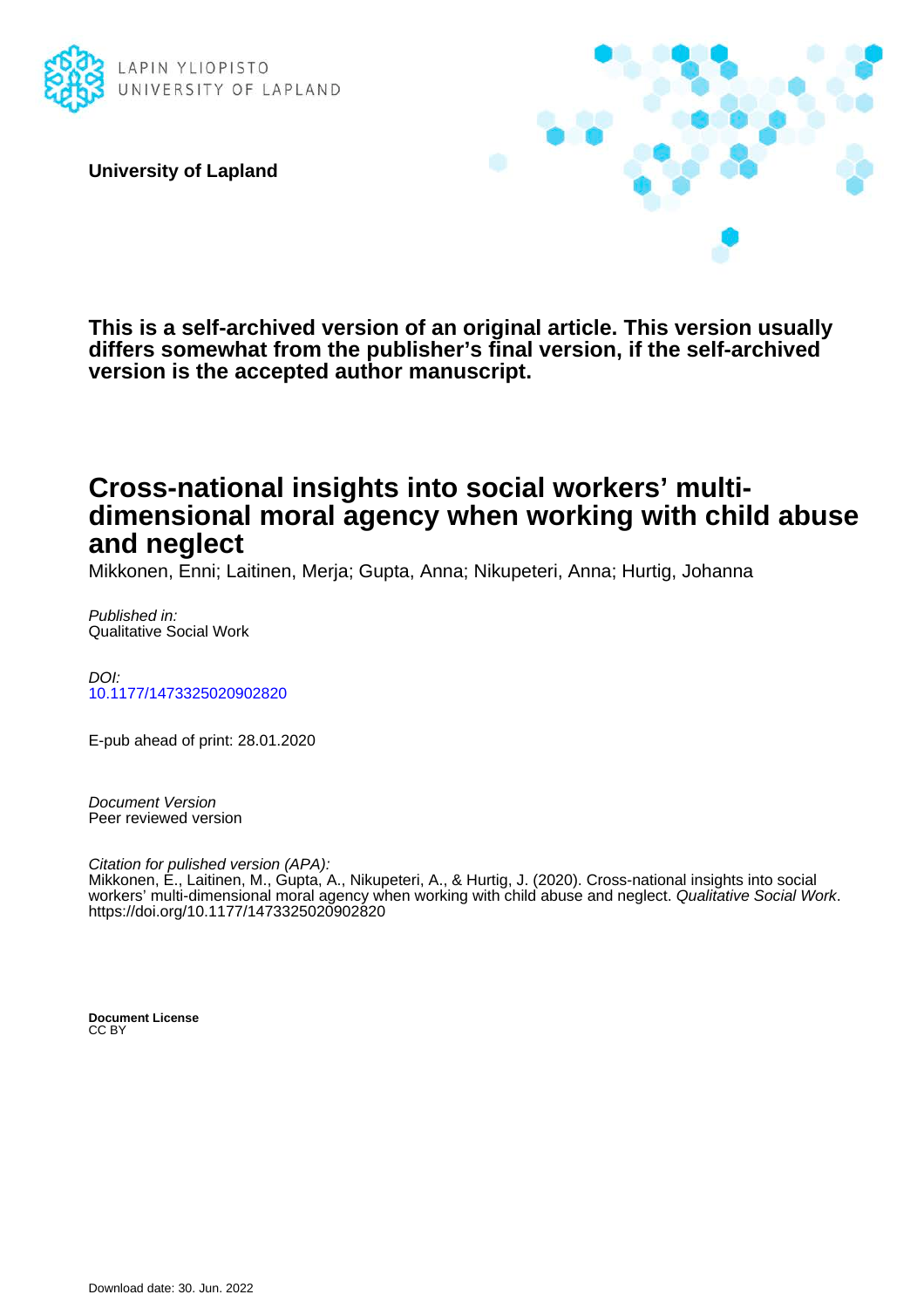This is the accepted manuscript of the article, which will published in *Qualitative Social Work*  Journal (2020).

**Cross-national insights into social workers' multi-dimensional moral agency when working with child abuse and neglect**

# **Introduction**

This paper focuses on social workers' moral agency in relation to child abuse and neglect. Social work is essentially moral work, an aspect of it requiring practitioners to articulate and exercise moral agency in work with children and families, where rights, responsibilities and duties are continuously evaluated (Broadhurst, 2012). For example, the best interest of the child is a crucial moral consideration, but it is a complex concept to apply in assessing individual situations (Berrick, 2017). We approach child abuse and neglect as a contextual phenomenon; with definitions and responses being products of cultural, social and historical contexts, and one that impacts not only the people who experience it but also the family and the community to which they belong (DeLong Hamilton and Bundy-Fazioli, 2013).

The paper brings to light different moral considerations when addressing child abuse and neglect. The purpose is to explore what social workers do when they do moral work. We ask: (i) What are central themes of moral considerations associated with cases of child abuse and neglect and (ii) what are salient dimensions of the framework that informs moral work? These then allow us to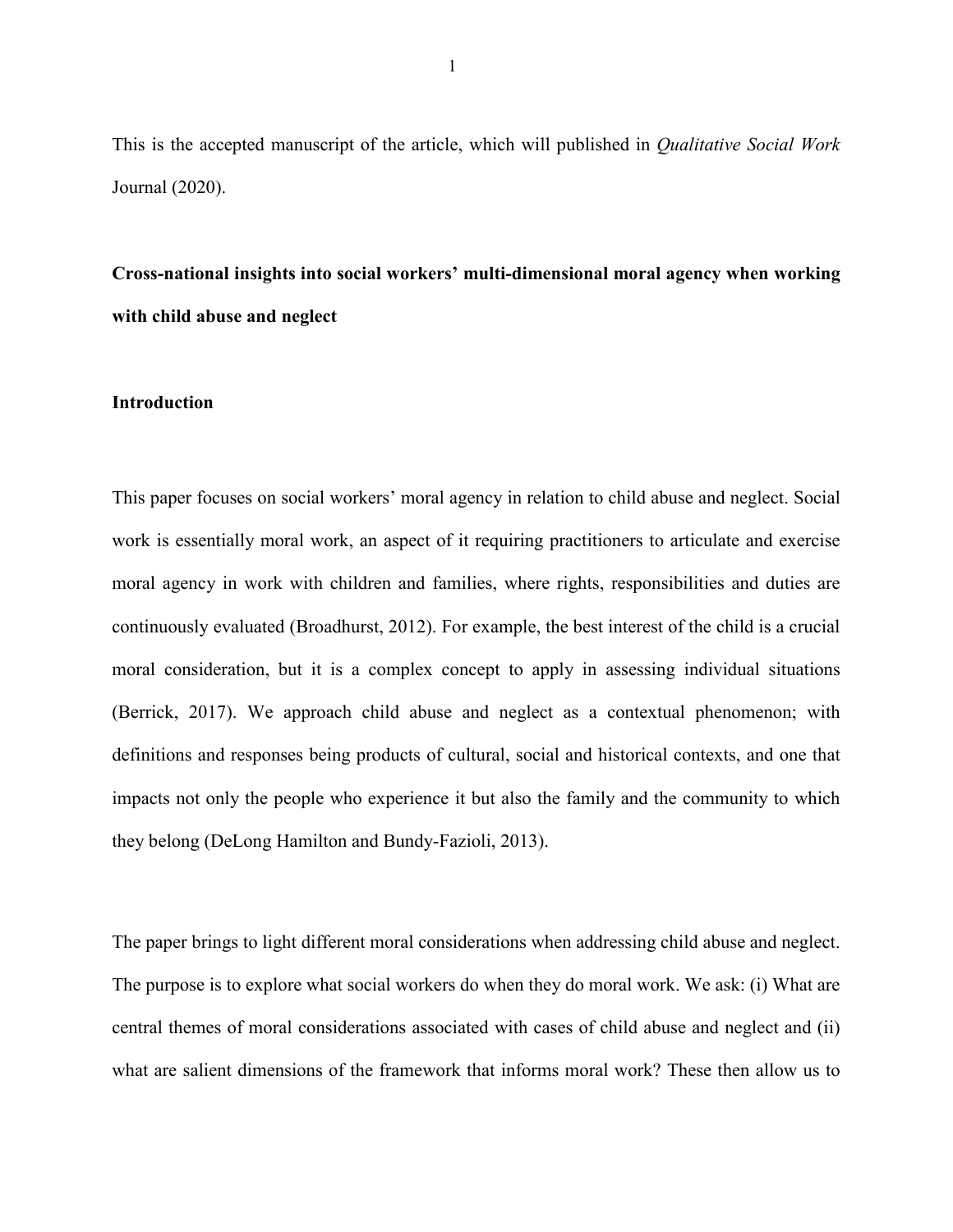conceptualise the forms of moral agency that social workers are called upon to exercise when responding to child abuse and neglect. Child abuse and neglect are widely researched areas, but we aim to present new insights that inform context-sensitive child and family social work.

Our focus – moral work – derives from the theorisations of Bauman (1993, 2000). Morality defines the value of action and determines what is good or bad and right or wrong. *Individual morality* is present in situations where social work interventions are needed, whereas *social morality* is constructed in social work practices and institutional environments (Bauman, 1993, 2000; Broadhurst, 2012). According to Bauman (2000), social workers' agency as moral beings becomes visible when they take responsibility for the Other – victims and perpetrators in the case of child abuse and neglect. Although we use the term 'moral', our ideas draw upon Bank's (2016) concept of 'ethics work' that places dilemmas and decisions in broader social, political and cultural contexts and sees responsibility in a wider, more relational sense. Drawing upon Hochschild's (1983) concept of 'emotion work', Banks (2009) argues that ethics work involves emotion work, but has the added dimensions of moral considerations:

- 'moral perception or attentiveness to the salient moral features of situations; recognition of the political context of practice and the practitioner's own professional power (reflexivity);
- the moral struggle to be a good practitioner/maintaining personal and professional integrity while carrying out the requirements of the agency role' (p. 62).

Challenges of moral work are connected to complex ethical values that Banks (2012a: 60) has categorised into three clusters:

1. 'Respect for the dignity and worth of all human beings: The obligation to respect each human being as an individual, treat all people as equally valuable and respect and promote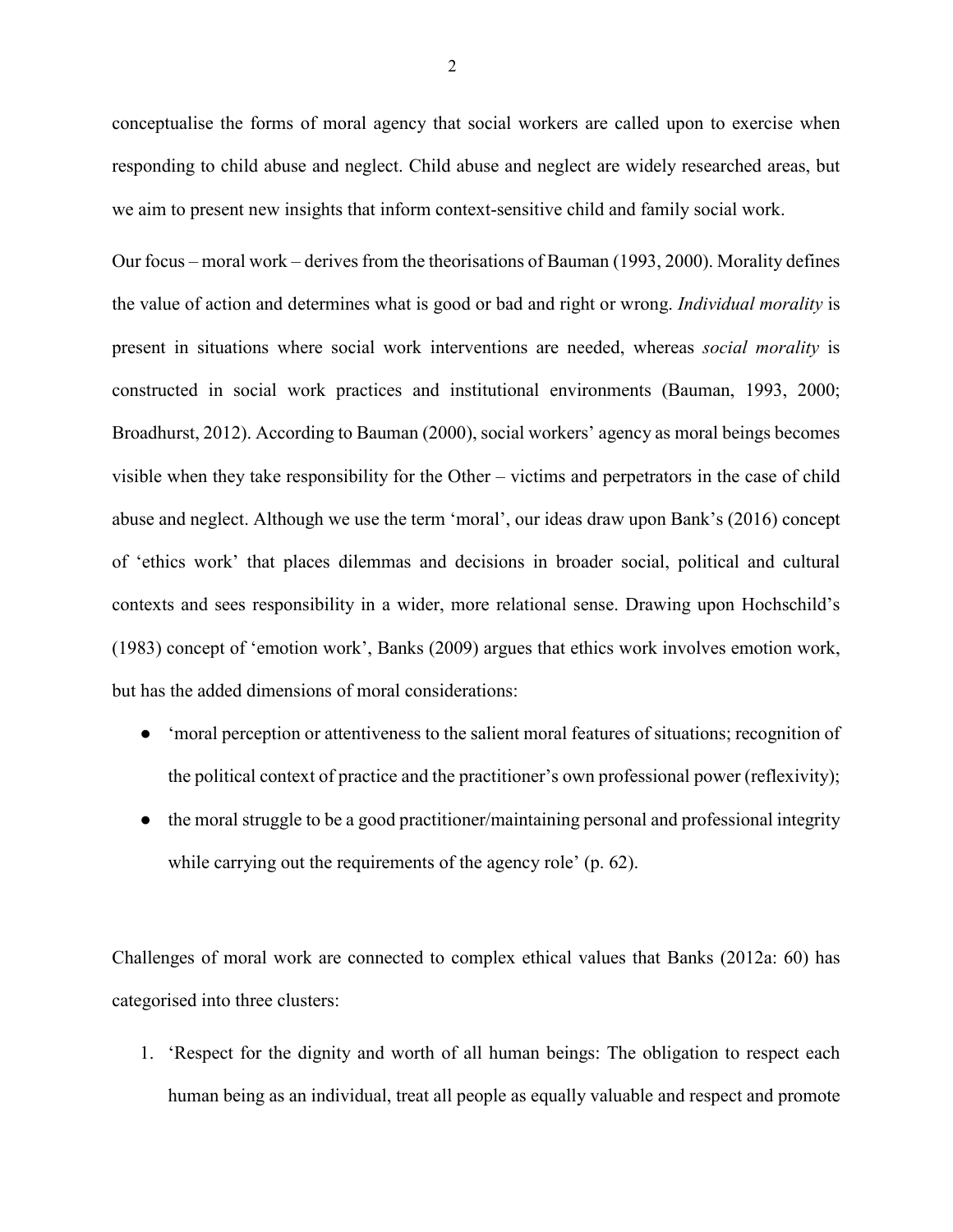the human rights of individuals and groups to self-determination (particularly users of social worker services).

- 2. Promotion of welfare or wellbeing: The obligation to bring about benefits for service users and for society more generally, balancing benefits against risks of harm.
- 3. Promotion of social justice: The obligation to remove damaging inequalities between people and groups and promote the fair distribution of goods and services among people and groups.'

Although these are clear as written, moral work is needed in realising them, because values may conflict and situations are shaped by competing ideas that force child and family social workers to make choices that are both contested and contentious (Berrick, 2017). As Bauman (1993) states, practices cannot rely on distinct divisions of good and evil. Accordingly, we view the exercise of moral agency as a dialogical process that proceeds in multidimensional encounters intertwined with power relations. Moral agency grasps the interplay of histories, cultures and languages and stresses the existence of multiple possibilities and actions as contextual and situational factors that become visible in social relations. We emphasise how ideas taken as 'truths' lead to and justify how we address child abuse and neglect (Witkin, 2017).

Previous research has highlighted the multidimensionality of moral considerations within the interventions when responding to child abuse and neglect. The complexity calls for *moral reasoning* (Keddell, 2011), in which legal rights and 'normality' are challenged by individuals' moral rights, children's in particular (Forsberg and Pösö, 2008). Practice requires social workers to make *moral decisions*, in a process which entails deliberation, the decision itself and the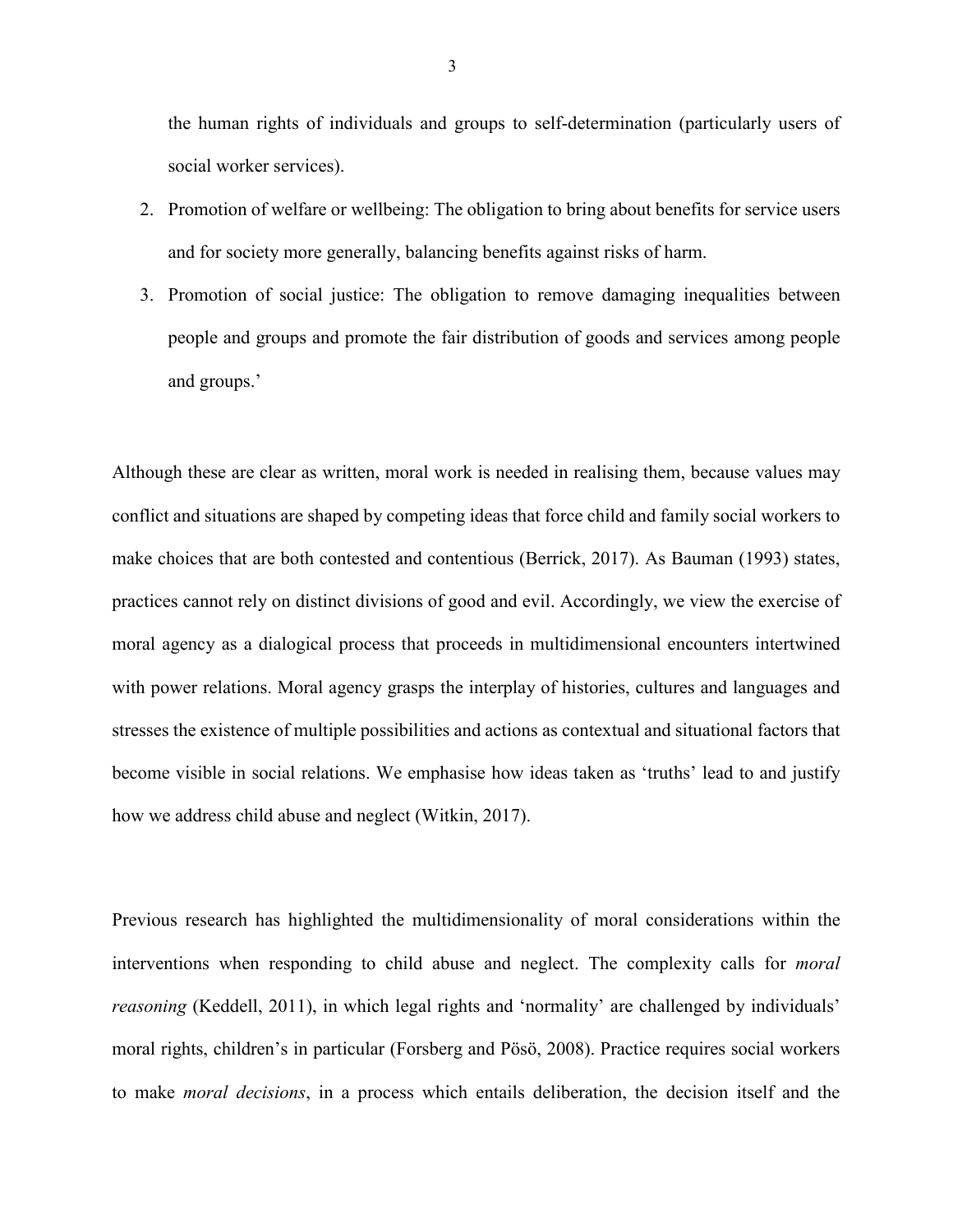consequent action (Keinemans and Kanne, 2013). Preceding this is a *moral judgement*, which can be defined as the evaluation of a situation. Raising concerns of child abuse can trigger *moral panic*, where social reactions may be charged with tensions stemming from ideological struggles over the signs of child abuse. These reactions may play a part in how social workers proceed with moral work (Cree et al., 2016). While the processes comprising moral work have been conceptualised, the moral considerations that figure in child abuse and neglect are so substantively complex that they remain intractable.

Additionally, previous research shows how moral work is challenged by different contextual factors, like the impacts of neoliberal politics and globalisation (Featherstone et al., 2018). Neoliberalism has led to economic austerity in public services, with resource constraints potentially leading to *moral distress* as social workers are forced to compromise their professional integrity (Weinberg, 2016). Additionally, the needs of service users are often determined in public discussions through *moral conservatism.* The ideology of the risk society and the consequent moral and strategic shift in governing the causes of social problems define who is eligible to be helped and who is not (Stanford, 2008).

Globalisation has created new inequalities and marginalised voices that emerge in current practices and require moral agency, that is, *moral sensibility* and *responsibility* on the part of social workers (Broadhurst, 2012). Different ways of living and new forms of social problems are increasingly interconnected and influence social work practices, for example via transnational movements of people (Johansson, 2011). The more multi-valued the society we live in, the more important it is

4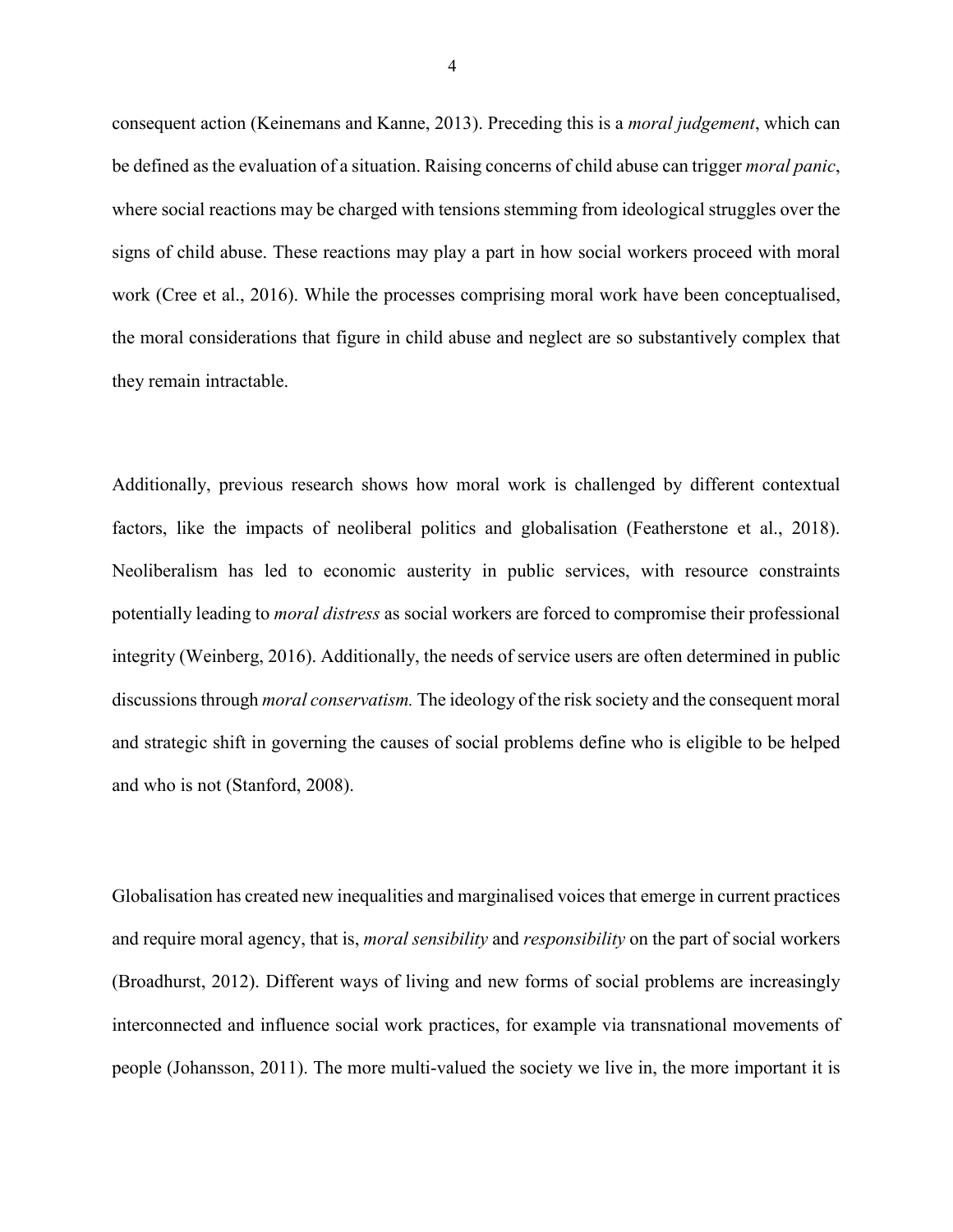that social workers are able to consciously reflect on the effects that moral judgements have on abused and neglected children, their families, the community and co-workers. The rise of neoliberalism, demographic and societal changes call for new knowledge(s) on child protection practices. By exploring the multidimensionality of moral agency in child and family social work, we respond to this call (Broadhurst, 2012; Keinemans and Kanne, 2013). In the Figure 1. we have illustrated how we frame the fields of moral agency based on previous research.

[Insert Figure 1.]

In the sections below, we first present a meta-synthesis of the four qualitative studies that underpin this paper. We then go on to identify three thematic categories of moral considerations in the cases of child abuse and neglect and four dimensions of moral work in child and family social work. Finally, we point out that strong, multidimensional moral agency among social workers could be realised best when the professional is individually sensitive, culturally translative, politically engaging and globally aware.

## **Method**

*Qualitative interpretative meta-synthesis*

Our research applies the qualitative interpretative meta-synthesis model (QIMS) of Aquirre and Bolton (2013), developed for social work from nursing research (Zimmer, 2006). QIMS can be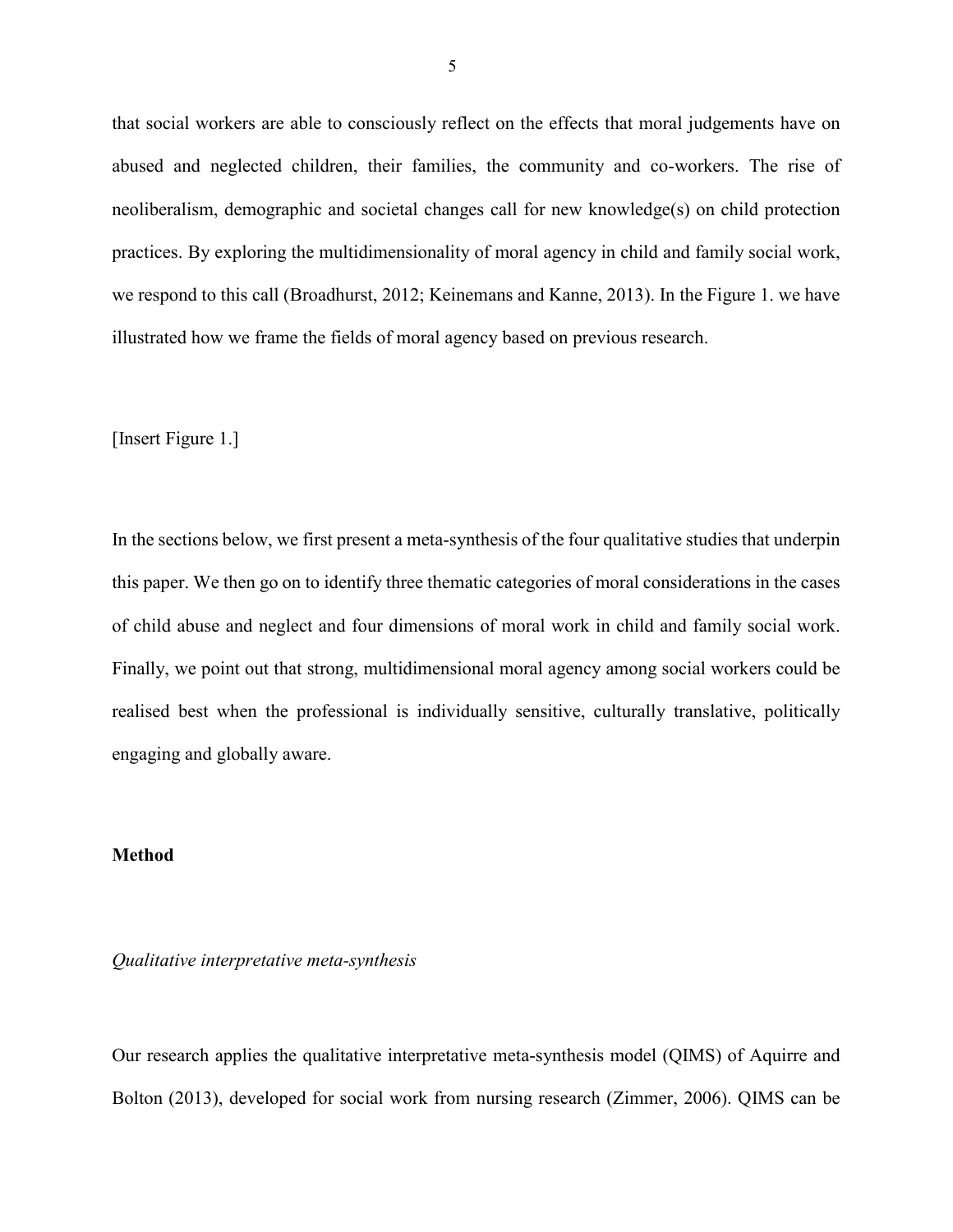conceptualised as 'a means to synthesise a group of studies on a related topic into an enhanced understanding of the subject of study. In this process, the position of each individual study is changed from an individual pocket of knowledge of a phenomenon into part of a web of knowledge about the topic.' (Aquirre and Bolton, 2013: 329.) Triangulation is a major component in the QIMS and we have applied it in data collection methods, theories and methodologies (Nordberg et al., 2016).

#### *Selection of studies*

We used the combination of purposive and theoretical sampling as is usual for the QIMS (Aguirre and Bolton, 2013). The final sample is often small, for example five studies out of 564 (Aquirre and Bolton, 2013) and nine out of 1227 (Nordberg et al., 2016). QIMS utilises researchers' expertise widely, as in previous examples the authors have included their own work. Inspired by them, we decided to focus on our own works and included four studies reported as four original research articles and two reviewed monographs. The including criteria was that they focus on different forms of child abuse and neglect, include the description of moral tensions or considerations, and are conducted in various cultural, communal and societal contexts with different theoretical and methodological commitments. We find that the differences are complementary and they bring forth the multidimensionality of moral work (see Table 1).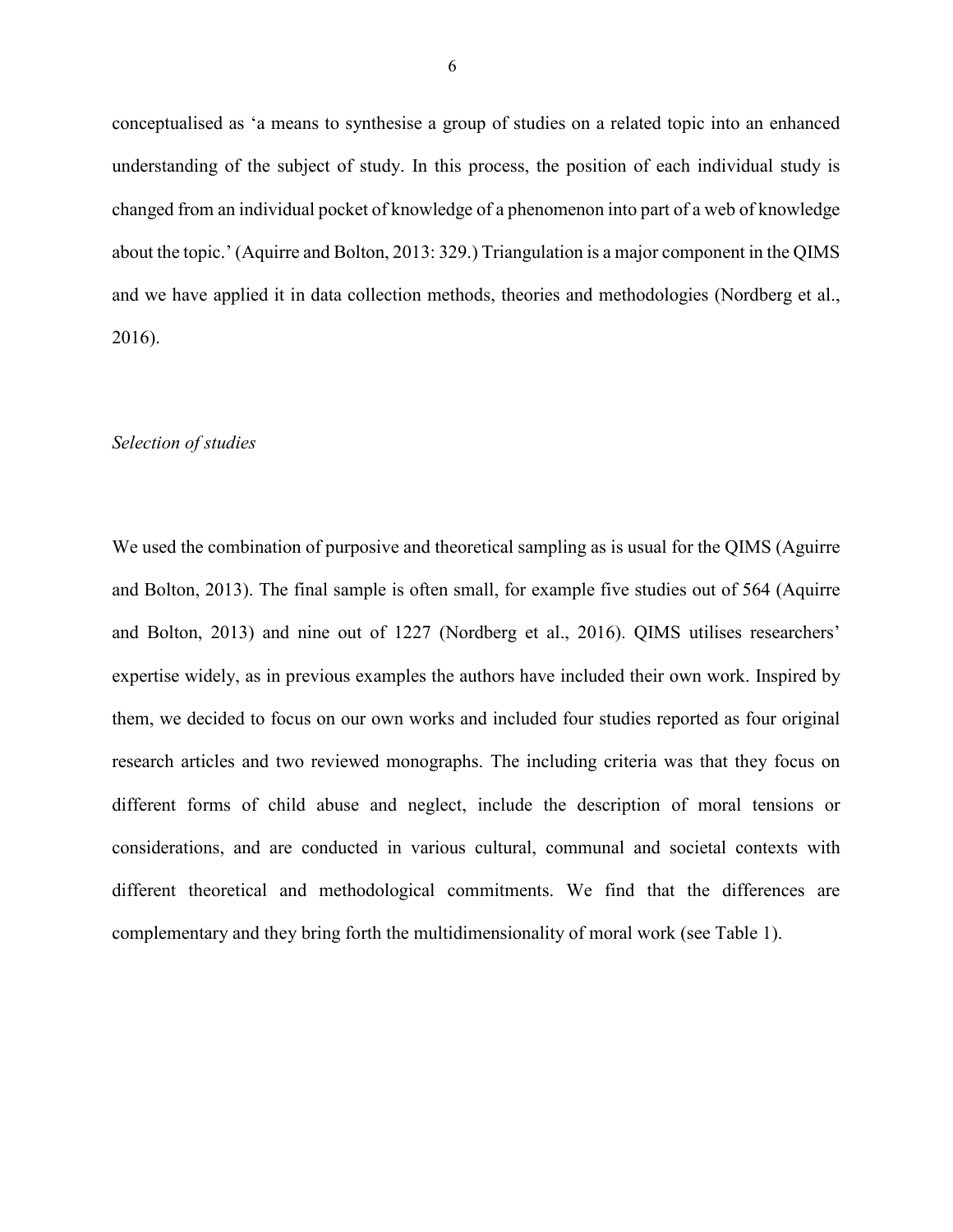| The studies' exploration<br>of abuse and neglect                                                                                                                                                                             | Data                                                                                                                                                                         | <b>Societal context</b>                                                                                                                                                                    | <b>Tensions of moral</b><br>considerations                                                                                                                                                                                                                                        |
|------------------------------------------------------------------------------------------------------------------------------------------------------------------------------------------------------------------------------|------------------------------------------------------------------------------------------------------------------------------------------------------------------------------|--------------------------------------------------------------------------------------------------------------------------------------------------------------------------------------------|-----------------------------------------------------------------------------------------------------------------------------------------------------------------------------------------------------------------------------------------------------------------------------------|
| Women's and children's<br>perceptions of corporal<br>punishment and<br>abandonment of children<br>in rural Nepal (Mikkonen,<br>2017; Mikkonen et al.,<br>2017)                                                               | - Participatory<br>observation in the<br>communities for one<br>year<br>- Interviews of 10<br>women and 8<br>children; focus group<br>discussions with two<br>women's groups | - Transition society<br>- NGOs and civil<br>society as main<br>service providers<br>- No professional<br>social work in the<br>communities studied                                         | - Religion and<br>communal norms<br>vs. individuals' self-<br>determination<br>- Generational<br>relations / parenting<br>practices and culture<br>- Rights vs.<br>responsibilities                                                                                               |
| Women's and children's<br>experiences of post-<br>separation stalking in<br>Finland (Nikupeteri and<br>Laitinen, 2015;<br>Nikupeteri, 2017)                                                                                  | - In-depth, thematic<br>interviews with 20<br>women stalked by<br>their ex-partner and<br>13 children exposed<br>to parental stalking                                        | - Nordic welfare<br>model, known for<br>universalism and<br>gender equality, yet<br>today compromised<br>by neoliberalism<br>- Child welfare<br>services with family-<br>centered approach | - Family relations<br>and practices in a<br>postmodern context<br>- Generational<br>relations / parenting<br>practices and culture<br>- Rights vs.<br>responsibilities                                                                                                            |
| Women's and men's<br>experiences of childhood<br>sexual abuse, including<br>maltreatment, religious,<br>physical, emotional and<br>structural violence in the<br>Finnish Laestadian<br>religious community<br>(Hurtig, 2013) | - 178 narratives of<br>violence produced by<br>interviews and<br>writings<br>- Public accounts and<br>writings of<br>community leaders                                       | - Nordic welfare<br>model, known for<br>universalism and<br>gender equality, yet<br>today compromised<br>by neoliberalism<br>- Child welfare<br>services with family-<br>centered approach | - Conservative<br>religious<br>community with its<br>doctrines vs.<br>individuals' self-<br>determination<br>- Community's<br>moral control and<br>communal<br>assemblies<br>- Generational<br>relations / parenting<br>practices and culture<br>- Rights vs.<br>responsibilities |
| Professional responses to<br>forced marriage of<br>children in England<br>(Gupta and Tarr, 2018)                                                                                                                             | - Interviews and focus<br>group discussions<br>with 23 child welfare<br>professionals,<br>including social<br>workers, solicitors,<br>teachers and<br>community workers      | - Increasingly<br>residual welfare<br>system<br>- Involvement of<br>national (Foreign and<br>Commonwealth<br>Office) and local<br>government<br>- Risk-averse child<br>protection system   | - Minority ethnic<br>communities in a<br>majority white<br><b>British society</b><br>- Generational<br>relations / parenting<br>practices and culture<br>- Rights vs.<br>responsibilities                                                                                         |

Table 1. The studies and tensions of moral considerations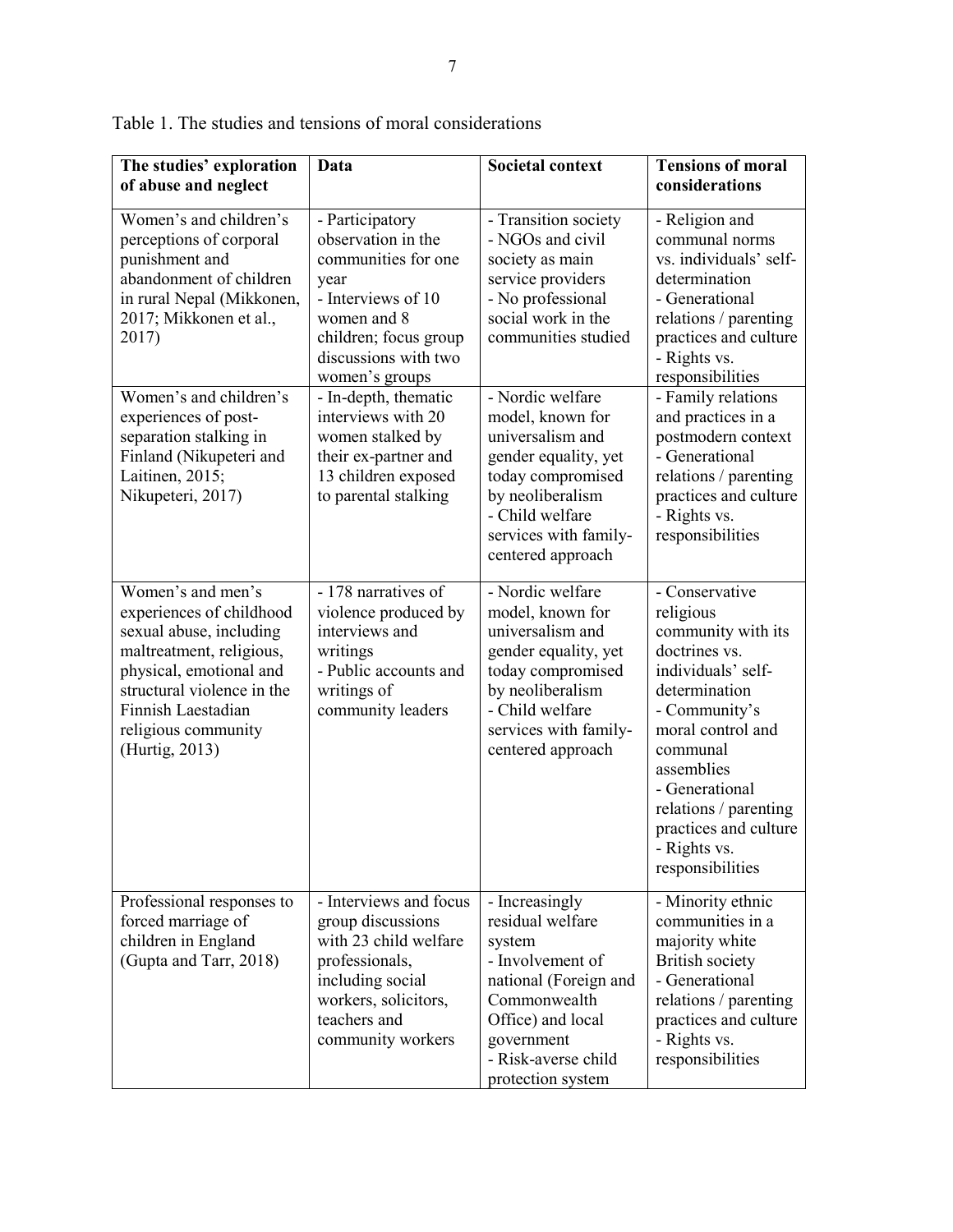The studies include experiential and professional perspectives of child abuse and neglect in families or communities. The contexts differ in four respects: geographical location (England, Finland and Nepal); social setting (rural versus urban); forum dealing with the cases (public sector versus the community); and cultural and societal context, that is, how childhood, parenthood and family are perceived. In spite of different contexts, the studies include parallel questions on patriarchy, conservatism, religion, communality and culture.

### *Analysis*

We have sought to expand the analysis of the four original studies to gain new theoretical understandings of moral agency. In the analysis we have applied Layder's (1998) adaptive theory, which considers the layered nature of social reality. We combined the use of pre-existing theory – theorisations on morality, moral activity and moral work in child and family social work – and of theory that we have generated from analysing the data. Adaptive theory offered us a possibility to focus on the ties between agency and structure in social life and the connections between microand macro-levels. We have illustrated the phases and contents of analysis in the figure 2:

[Insert Figure 2.]

In the first phase, *pre-coding,* we read the studies from the perspective of three clusters of complex ethical social work values (Banks, 2012: 60). We marked sections describing the challenges of moral work, that is different experiences of abuse and reactions or parenting practices regarding it, and labelled them (Layder, 1998: 55). Next, we formed the *core codes*: we named the 'main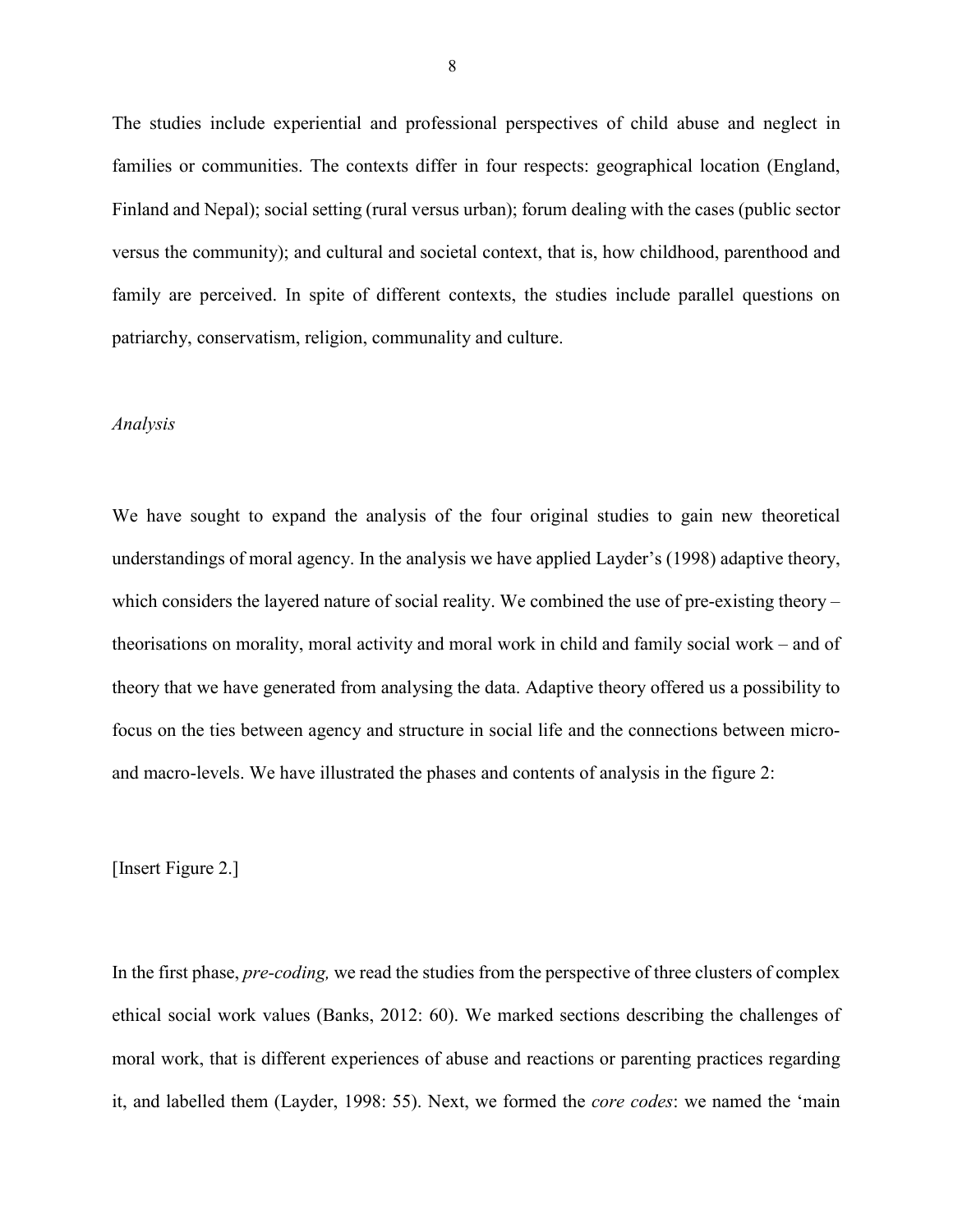points' that cover themes and patterns shaping our data (Layder, 1998: 56). For example, the core code 'children exposed to abuse and neglect' includes themes like age, gender, country of origin, religious and cultural background. Additionally, we grouped the core codes by synthesising their internal themes.

In the second phase, we analysed human activity in its social contexts more precisely. We triangulated the core codes to seek similarities and differences in how the codes were applied to moral considerations in the studies. The process yielded the *conceptual and contextual satellite codes* (Layder, 1998). In forming the conceptual satellite codes, we were asking, what are the concepts thematically defining the moral considerations in the data. In our joint discussion, we conceptualised them dually: Genders and generations, agencies and responsibilities, families and communities. Additionally, we asked what are the social contexts of the moral considerations and named the individual, cultural and communal, societal and political, and global dimensions as contextual satellite codes. There are other dimensions as well, for example organisational and interprofessional, which may play a more significant role in data collected in other contexts, such as the institutional.

In the third phase, we reflected on our findings and generated theorisation of social workers' moral agency by building on written memos and existing theory (Layder, 1998). We asked what kind of moral agency of social workers is required regarding the moral considerations in various social contexts. In this *theory building,* we triangulated the synthesised codes and theory to produce a combined translation for synergistic understanding (Aguirre and Bolton, 2013), which developed conceptualisations of moral agency applicable to contextual moral work.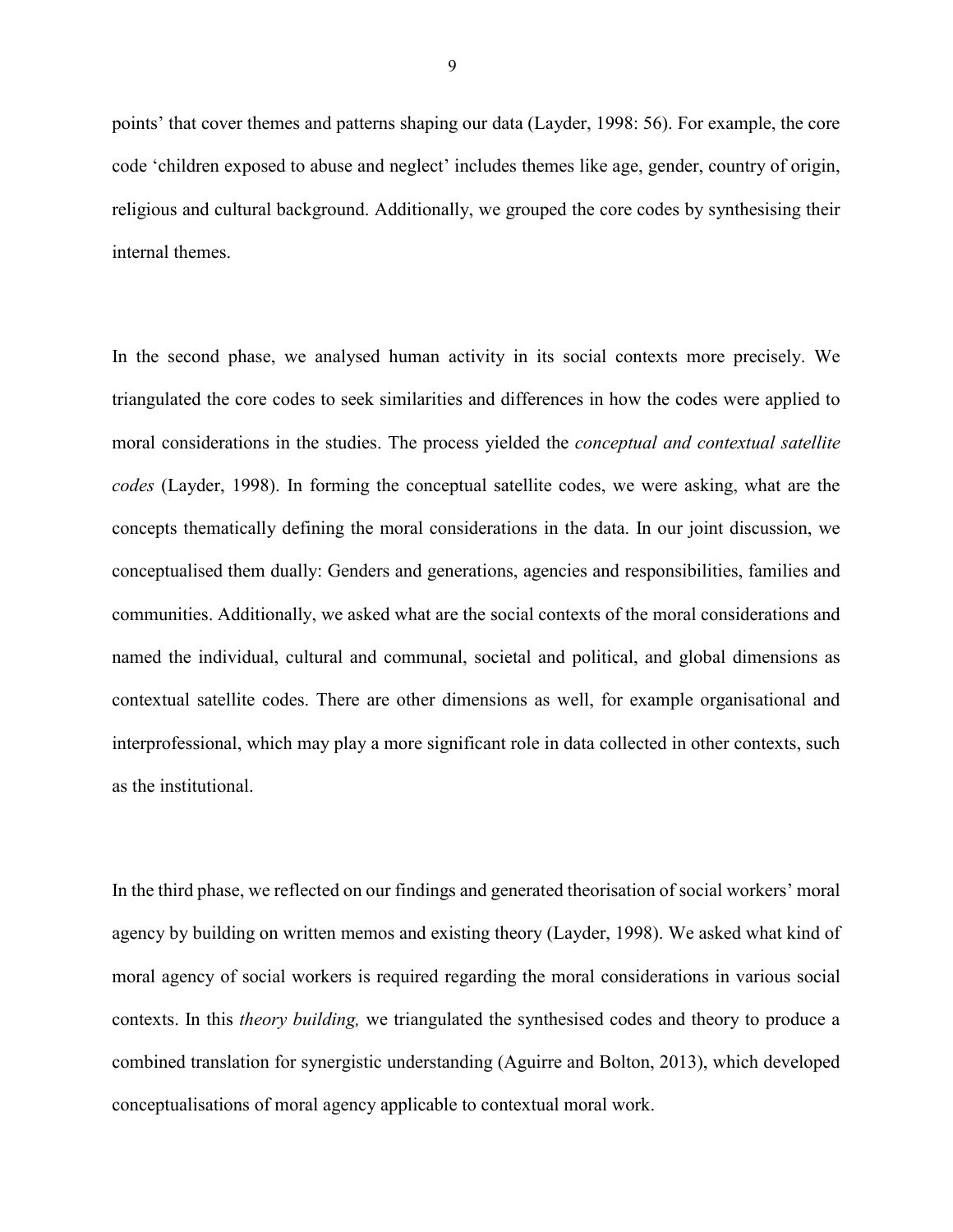#### *Limitations and strengths*

The particular challenge of QIMS is how to bring the hermeneutic aspect to the process in order to develop broader understanding. It requires deep awareness of different approaches, data and interpretation in the original studies (Zimmer, 2006). In our research, we chose studies that we have conducted ourselves, which is both a limitation and a strength. We acknowledge that this choice limited the number and range of the data. However, as sampling and scarcity of the investigators' voices have been general challenges of the QIMS (Nordberg et al., 2016), we address this challenge by our choice of studies. Nordberg et al. (2016) have described in depth how authors and their professional and personal experiences, along with training related to the focus of the study can be utilised as the primary instrument in the QIMS. The risk of misunderstanding the component studies was minimised as we were able to circumvent biases by posing questions and obtaining a detailed understanding of the separate inquiries interactively (Aguirre and Bolton, 2013). Another strength of our approach is that co-researching has been a central tool as we have exchanged views and critically reflected on each other's research for several years, which deepened our awareness of the methodological commitments and prerequisites of knowledge.

# *Ethical considerations*

There are a number of ethical concerns that bear on the interpretation of the original studies and thus the meta-synthesis. The main consideration is related to knowledge production. Even though the purpose of interpreting the studies is to deepen our understanding of moral work and moral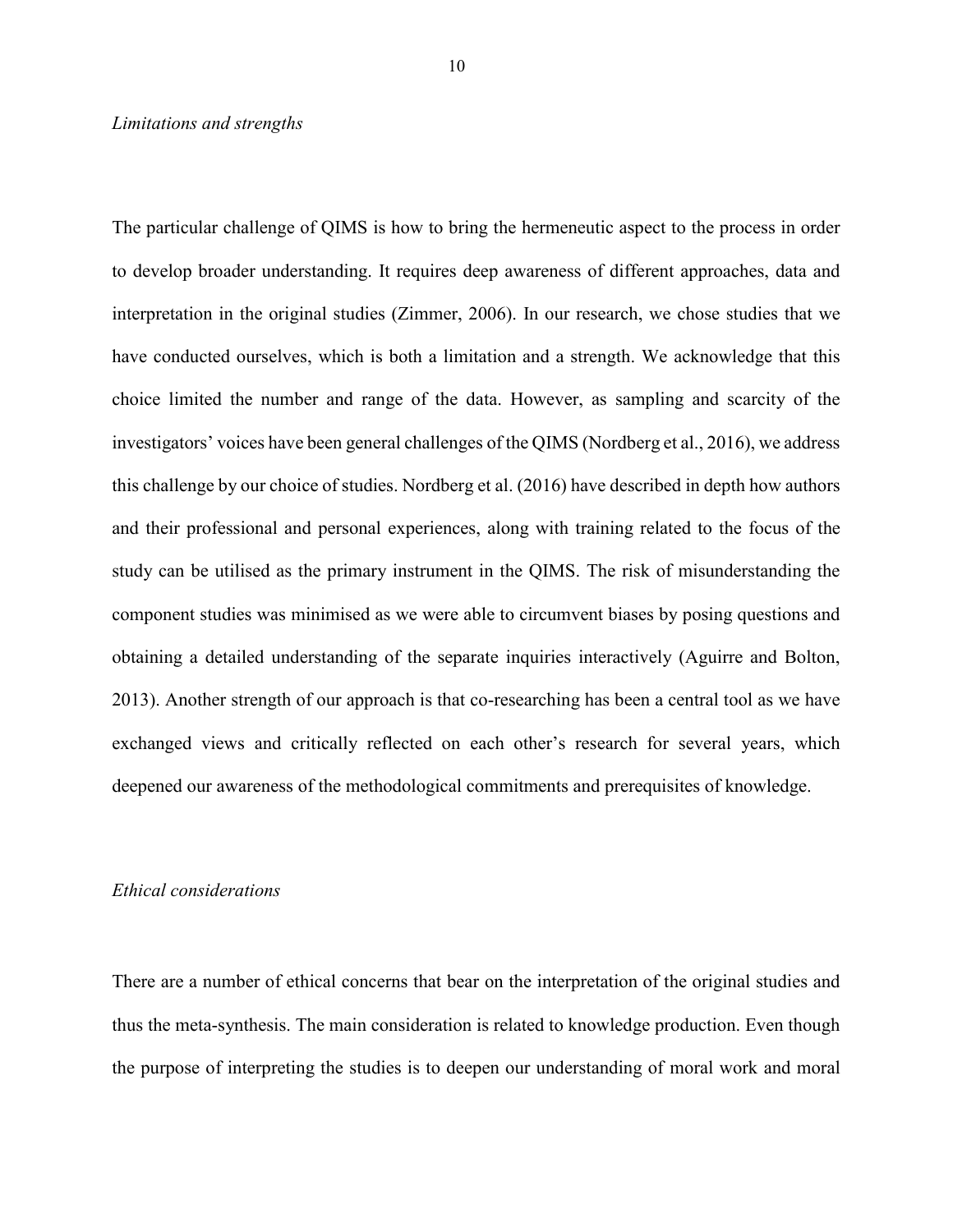agency, it entails a risk of simplifying the results of the original studies as well as losing the essence of the empirical data and authentic voices of participants. Additionally, embarking on a metasynthesis includes a risk of losing phenomenon-specific features and moralities, which runs counter to the postmodern idea of personal and context-related moralities and the rejection of metanarratives (Bauman, 1993). Moreover, interpretative meta-synthesis raises issues of power hierarchies, prompting one to ask whose knowledge is prioritised in analysing moral work (Mikkonen et al., 2017). We approached these questions through critical reflection in our research team, and triangulation of the data, methods and analysis strengthened the validity and reliability of the meta-synthesis (Aguirre and Bolton, 2013).

## **Thematic moral considerations in confronting and making sense of child abuse and neglect**

We identified three dual, conceptual moral considerations in confronting and making sense of child abuse and neglect. Genders and generations, agencies and responsibilities, and families and communities include multi-dimensional power relationships that are essential to be understood in moral work (Bauman, 1993, 2000).

## *Genders and generations*

The first consideration is associated with genders and generations, which appeared as a pervasive category in the studies. These are not new themes in social work literature (Berrick, 2017; Broadhurst, 2012), but our study highlights the nuances that differing perceptions of childhood,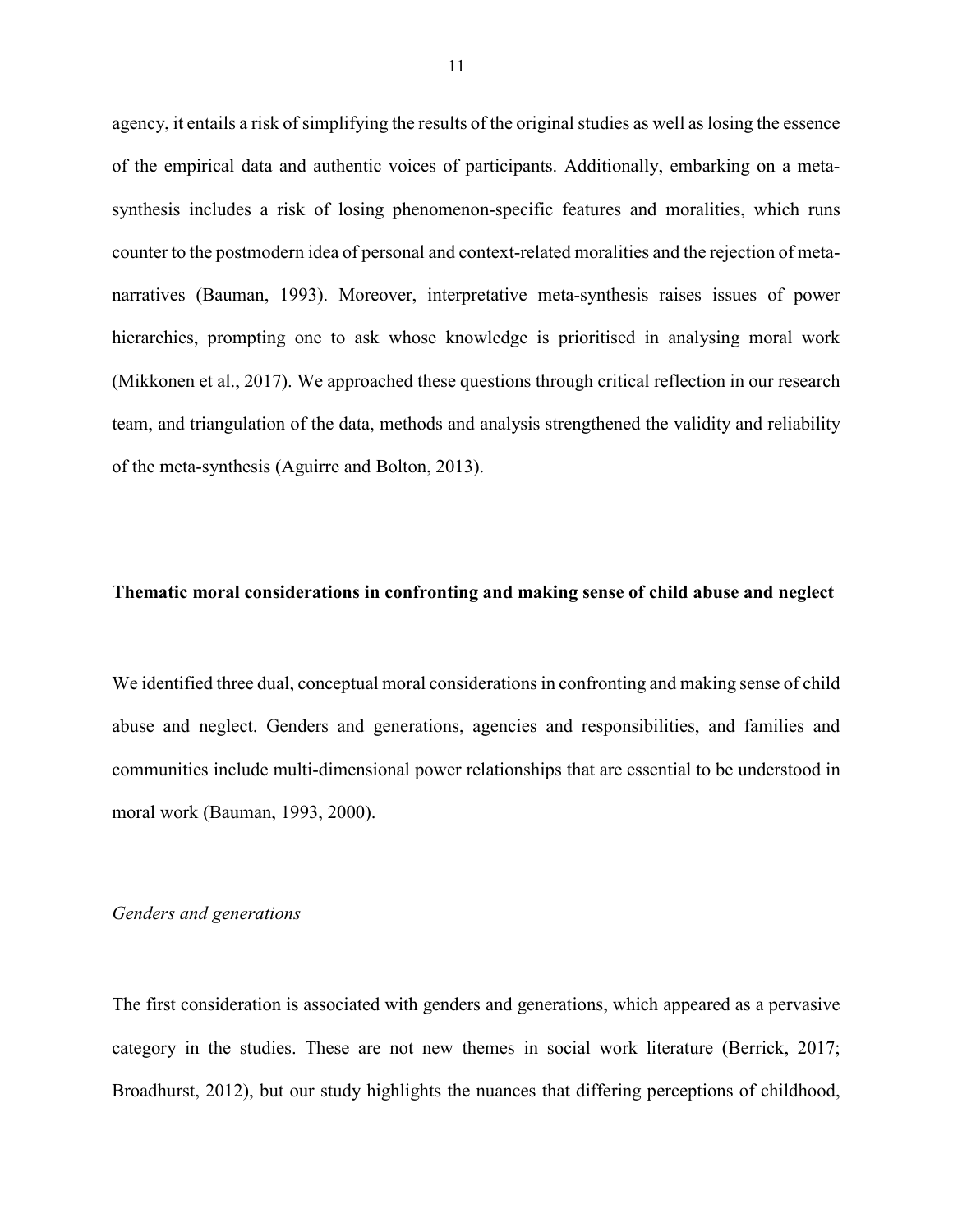parenthood, and gender create when seeking to understand child abuse and neglect. Gender appeared as a complex and contextual issue regarding morality. For example, the study in the Laestadian community revealed the taboo nature of victimising boys, the prohibition against and fear of homosexuality preventing the community seeing and disclosing cases of abuse towards boys. These multi-dimensional impacts of genders and their intersections and relations with sexuality, taboos, gender roles and expectations, individual morality (Bauman, 1993, 2000) challenge social workers' moral considerations.

The meaning of generations varied in the studies. For example, relations between children and mothers can create security for children who live with their father's stalking, while the study in the Laestadian community illustrated how those relations can allow abuse to continue by silent acceptance. Intergenerational relations were also strong in Nepalese rural communities, where children's responsibilities towards the family and community were emphasised. Generational relations are largely organised and ordered by adults (Alanen and Mayall, 2001), which is to be acknowledged while seeking to understand children's experiences of abuse and neglect. The complexity of culture-related meanings of generations (Brydon, 2011) demands social workers to avoid cultural stereotyping and consequently, cultural otherisation of families and communities.

The moral considerations within genders and generations intersect. Tensions not only appear in communal and societal interpretations of abuse and neglect, but also prevail in the help-seeking processes (Forsberg and Pösö, 2008). The study on post-separation stalking revealed that a child's rights and best interests can outweigh a parent's need for security and help. Professionals viewed stalked women as alienating parents, unprotective mothers, overcautious women and/or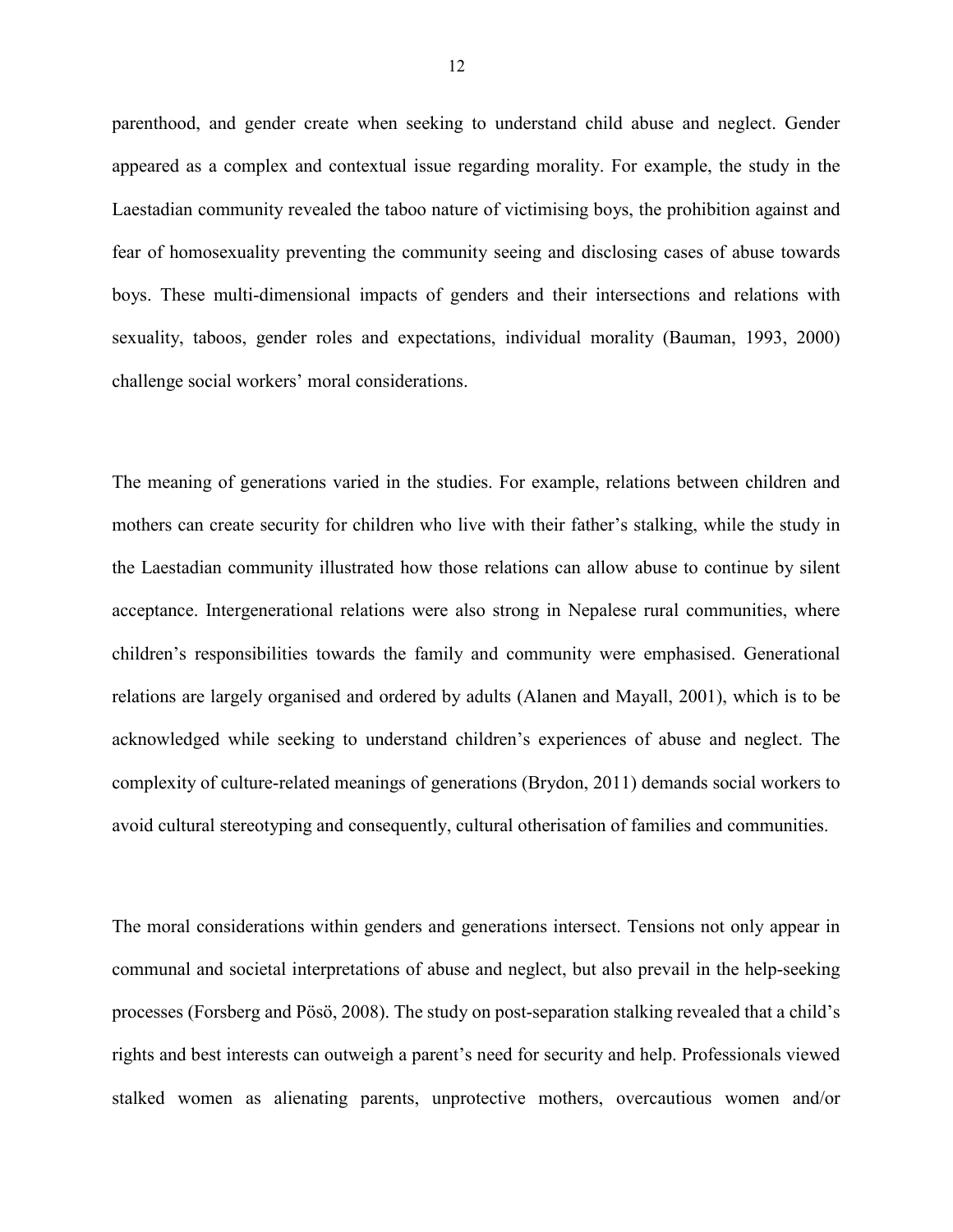implausible victims. Thus, professionals may defend the child's best interest in their assessments when children's situations are interpreted in relation to the mother and her abilities, but not the abusive father. The safety of the child can be an ultimate value, as in the case below, where the question was whether the child should be taken into care:

In practice, they asked me: 'Which one is more important, your child's or your own mental health?' And I knew that I had been driven into a corner with the authorities, too; I didn't have any options. (Nikupeteri, 2017.)

The study on forced marriage also showed a number of tensions relating to genders and generations that are present for many young people at risk, as two professionals explain:

The majority of the cases I've dealt with it's been the mums and the aunties that have pushed for it [forced marriage]. We've had one case where the father was absolutely heartbroken and didn't want it but his wife's family were the more powerful family. (Gupta and Tarr, 2018.)

I've usually had calls from the victims themselves, sort of umm-ing and ah-ing about what they should do, 'just need to talk to someone', 'I'm not too sure', 'don't want to put my family to shame'. (Gupta and Tarr, 2018.)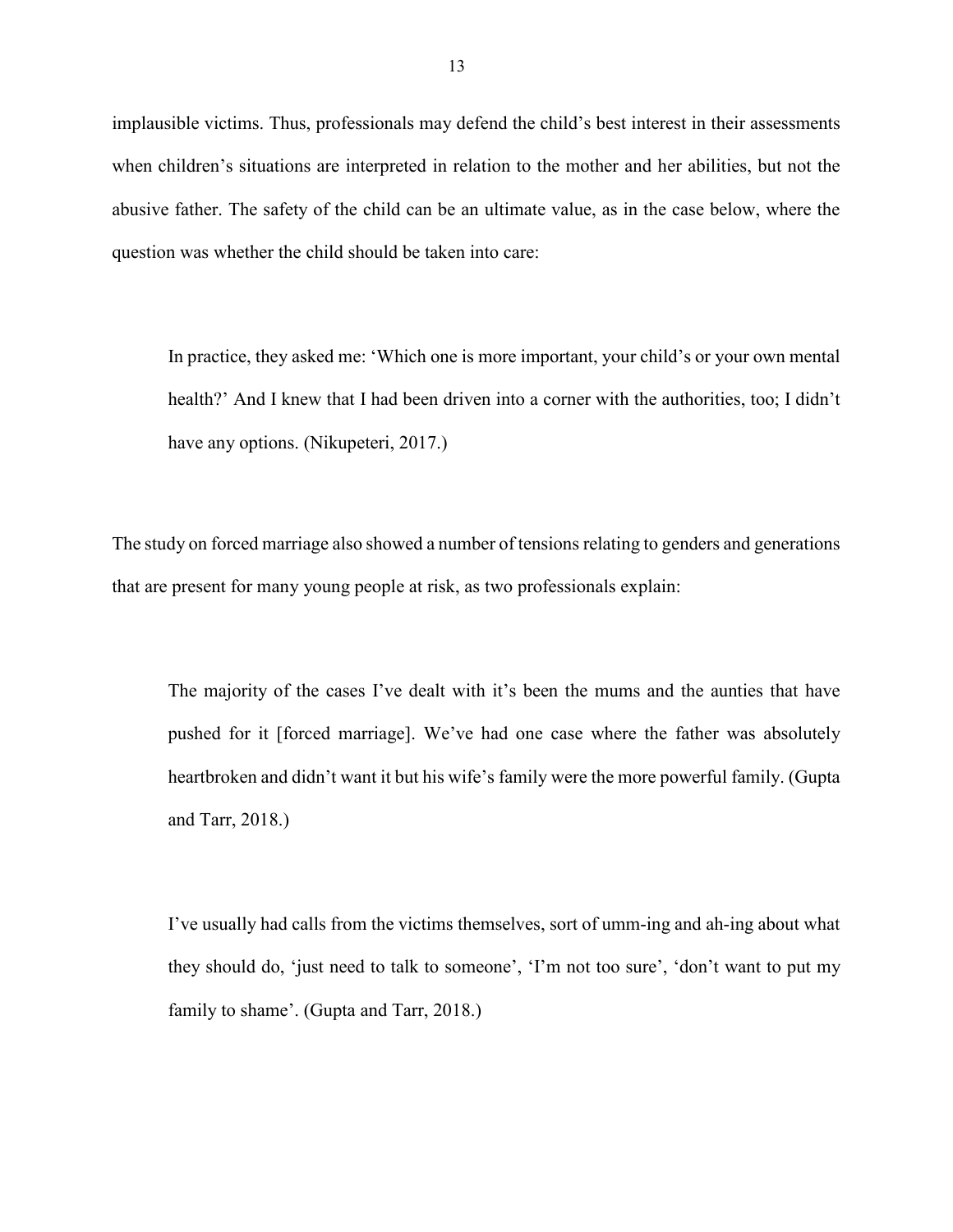The studies highlight women's conflicted status in communities and families: on the one hand, they have a strong position in maintaining the communal norms; on the other, patriarchal structures limit their power when it comes to addressing child abuse and neglect. If a woman takes action going beyond the confines of this conflicted position, it may shame the family and harm her and her children. As the following example from a Laestadian community shows, instead of calling experiences child sexual abuse, the focus may be shifted to the healing power of religion:

I have been thinking about my mom's religiousness. She talks about it all the time. She is saying that with faith you survive everything; God gives help in all situations; the gospel overpowers many faults. This makes me feel so conflicted. It is like a habit of goodness. You wear it and you don't need to confront the truth. Religion is a way to protect oneself. (Hurtig, 2013.)

In religious or communal contexts pervaded by patriarchal moral conservatism and power structures, abuse might be seen as an instance of control or of serving the good of a family and community. Professionals dealing with forced marriage spoke of the extreme vulnerability of young women who were removed from or disowned by their families. The perceptions of childhood and the relationship between the generations and genders are defined by communal responsibility, with abuse potentially being a consequence of not honouring that responsibility. Our studies highlight that it is important to consider what are the diverse 'truths' within genders and generations in the specific situation and how they are guiding social interpretations (Witkin, 2017).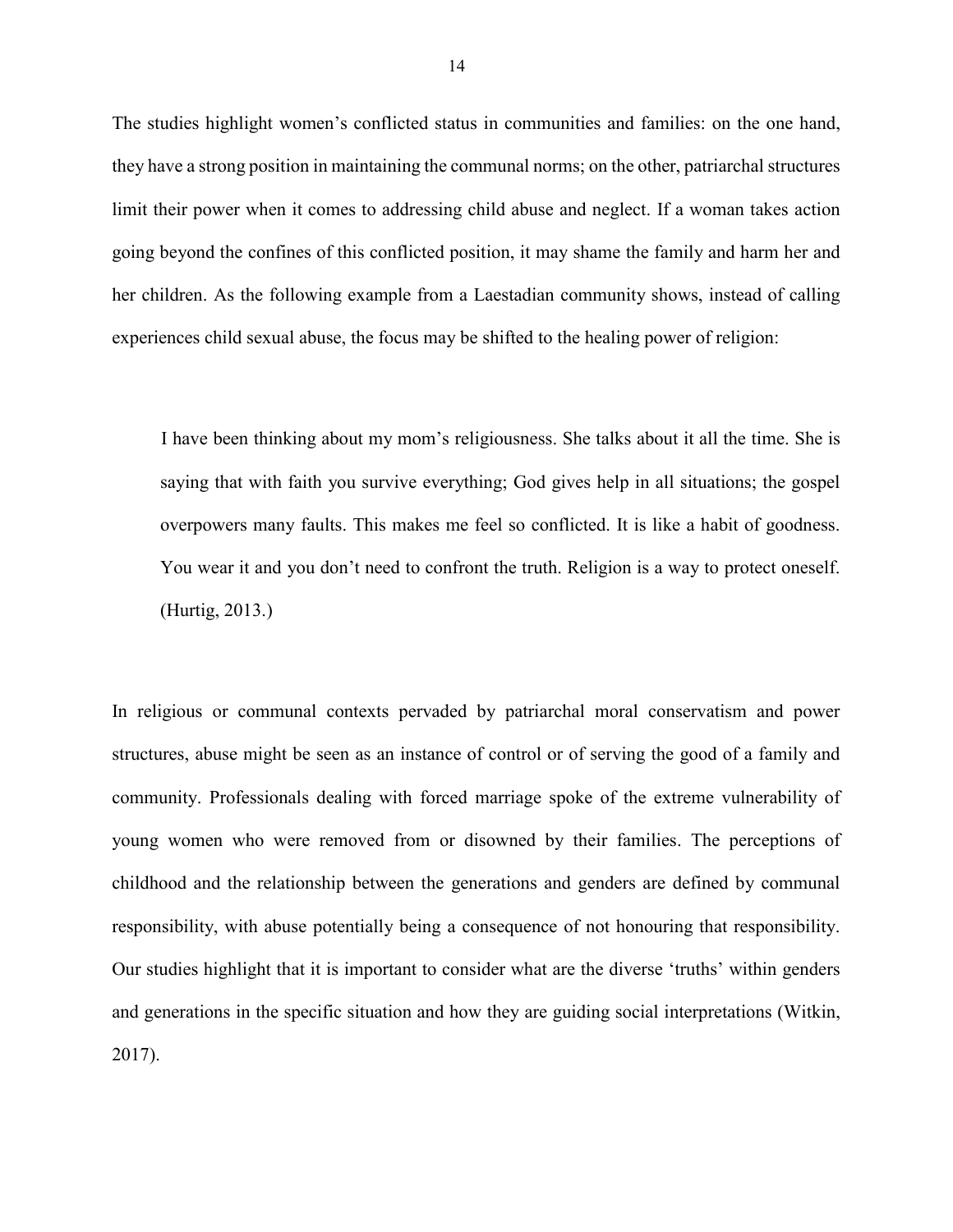### *Agencies and responsibilities*

The question of agencies and responsibilities culminates in the experiences of abuse and neglect and how they are interpreted in the communities and professional practices. The victims, perpetrators and witnesses have own agencies that are intertwined with communal and family power relations and perceptions of victimisation. The studies show how individual and communal agencies may clash when the agency of an individual is limited in the name of the communal good – it is not only the social workers who make moral judgements (Keinemans and Kanne, 2013). For example, a religious community may not require people to internalise morality and bear responsibility; sometimes it is enough that the commitment of the members to the community is externally visible. Religiously orientated processes of apologising and forgiving can blur the agency and responsibility of victims, perpetrators and witnesses alike, as seen in the following excerpt from an interview of a victim of sexual abuse in the Laestadian community:

My brother's wife sent me a message the next day saying that the matter had been dealt with and settled in their family, the sins had been forgiven and that hopefully I'd get better. I thought that if I didn't have those two children, I would slit my wrists. My brother got forgiveness. Fuck! [apologises for swearing] I've been torn apart – so deeply, that I might never survive this. (Hurtig, 2013.)

The choices of individuals are affected by the cultural conditions and family practices embedded in ideological perceptions and norms. Circumstances prevail that may distort or restrict children's and parents' possibilities to exercise their agency. For example, children can be burdened with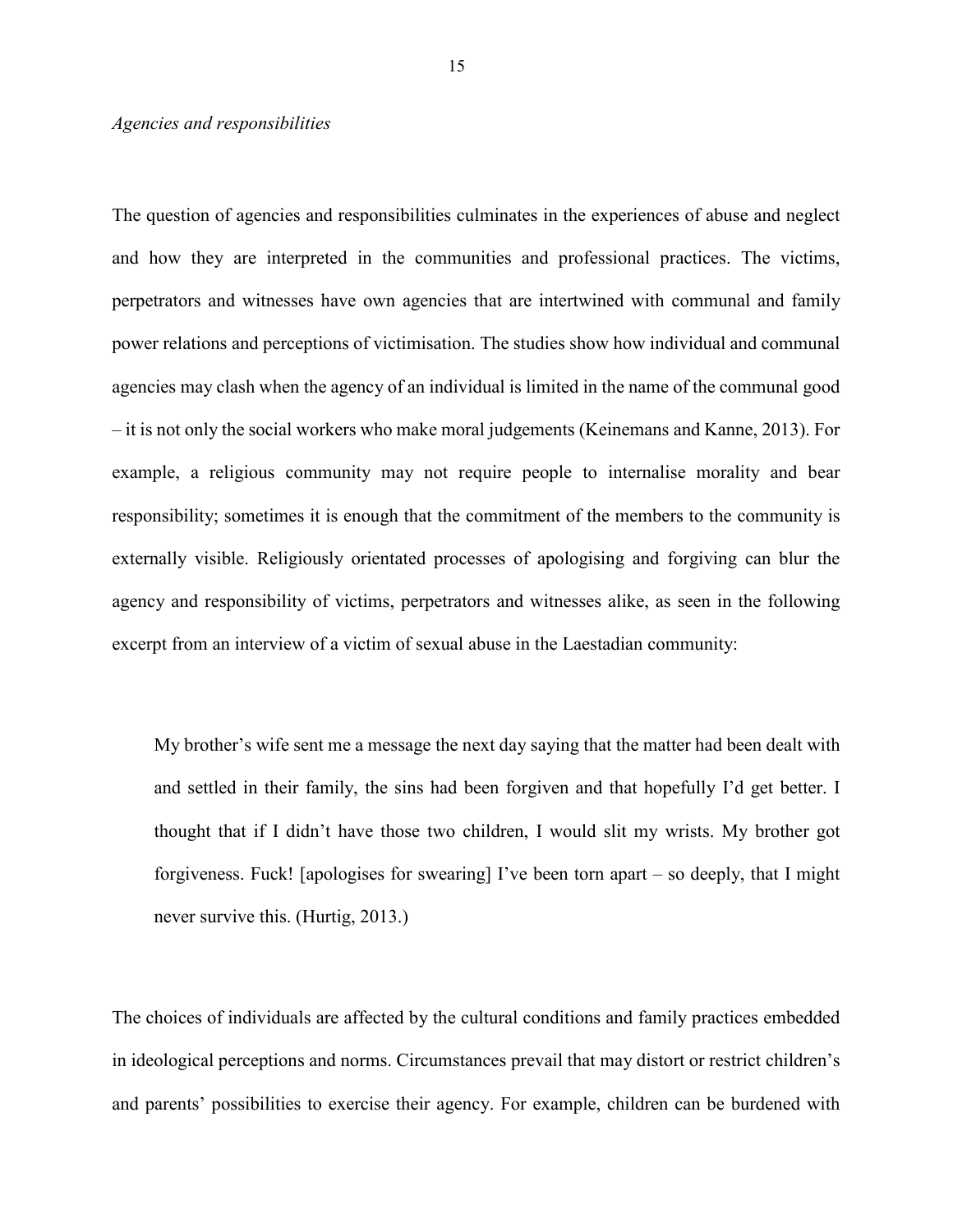responsibilities as mediators, carers or defenders for their stalked mothers and siblings. Individual choice and agency may be deemed harmful from the perspective of communality or inappropriate in terms of responsibilities. Thus, exercising agencies is a dialogical process intertwined with different power relations (Baumann, 1993).

Agencies may be restricted also by societal expectations and professional responses. Such a tension can be observed in the following excerpt exemplifying the hierarchy of professional and a stalked mother's agency:

If we think about the child protection, what has irritated me is that I have asked for many kinds of help. I have tried many channels, but one response I got was that here it is not the clients who make suggestions; these go top down. I had suggested what kind of help would work in our case. Ultimately, the only thing they had to offer us was that the children could be taken into care. This was supposedly the only way to protect the children. (Nikupeteri, 2017.)

The question of the responsibilities and rights of parents is often based on culturally controversial and socially and morally ambiguous realities. These constraints may be reflected as a heightened responsibility on the part of parents to raise their children to serve the interests of the surrounding environment. This in turn may result in abuse and neglect being invisible, cloaked in social norms. The individual remains alone in what is a conflicted network of moral considerations that may compromise the best interests of the child. The studies emphasise that social workers' moral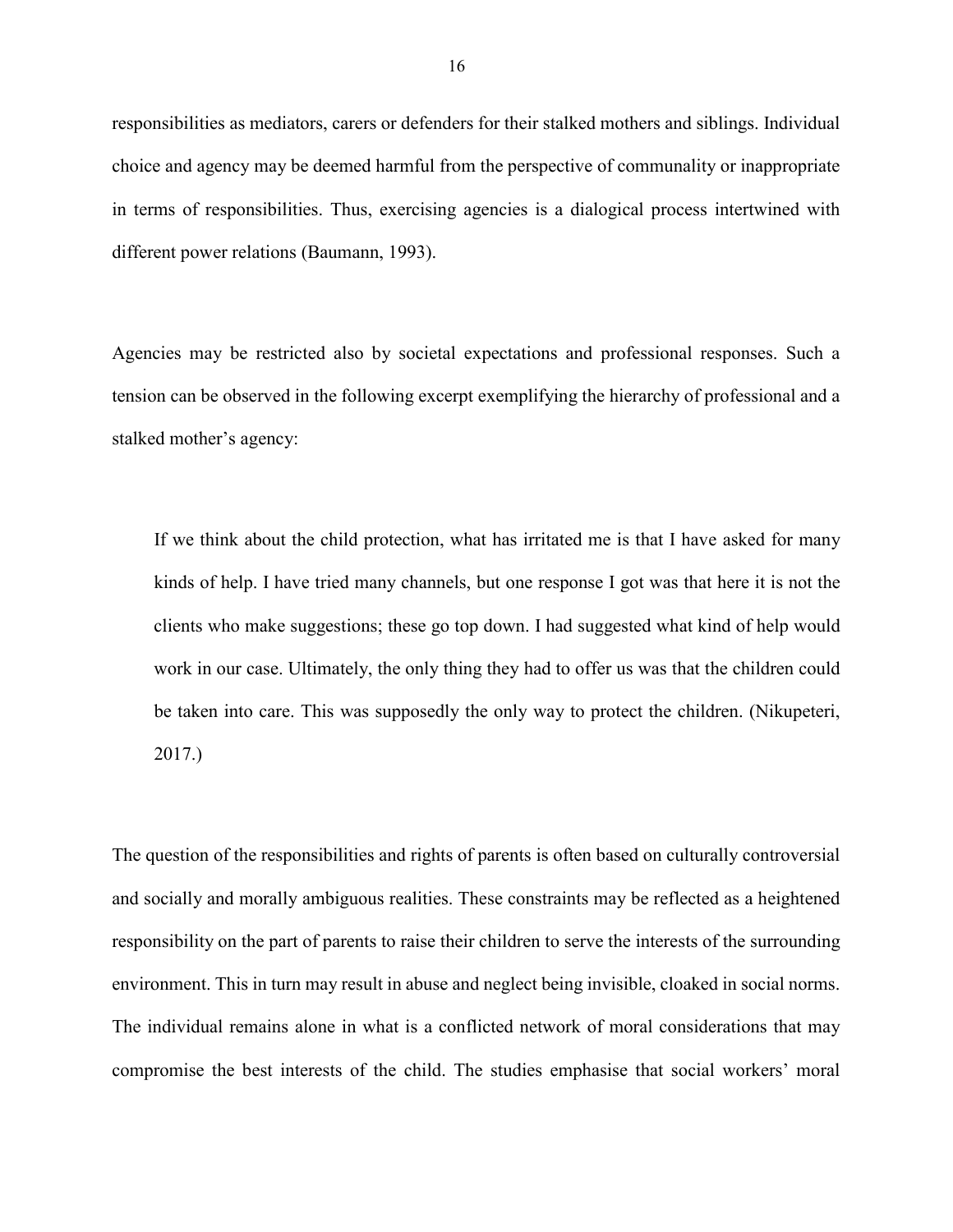considerations need to address the burden of communal responsibility in acknowledging and intervening in child abuse and neglect – thus, recognising the communal dimension in moral reasoning (Keddell, 2011) is crucial.

#### *Families and communities*

Each study indicated that care and love of families and communities can outweigh instances of child abuse and neglect within them (Helavirta, 2011). Significantly, the impact of child abuse and neglect is felt in broader social relations within the relatives, focal ethnic group, religious community, village and extended family; these relations may then prove supportive and/or harmful. The studies describe examples in which the members of the community stand up for the perpetrator and reinforce the understanding that violence in the name of a father's care for his children or the doctrines of the religious community is justifiable. Yet, any analysis must look beyond the restrictive side of religion or culture. From the victim's perspective, remaining in the community, despite its harsh beliefs, might provide greater protection than isolation from it and the consequent loss of one's social network. For example, in Nepalese communities belonging was identified as one of the most important elements of wellbeing, and isolation as severe abuse.

In families, children and adults internalised cultural norms from the top down, from peers or through silent acceptance. These directions of communal control shaping individuals' morality, are illustrated in the following excerpts. The first is an example from the Laestadian community, the second from a Nepalese rural community: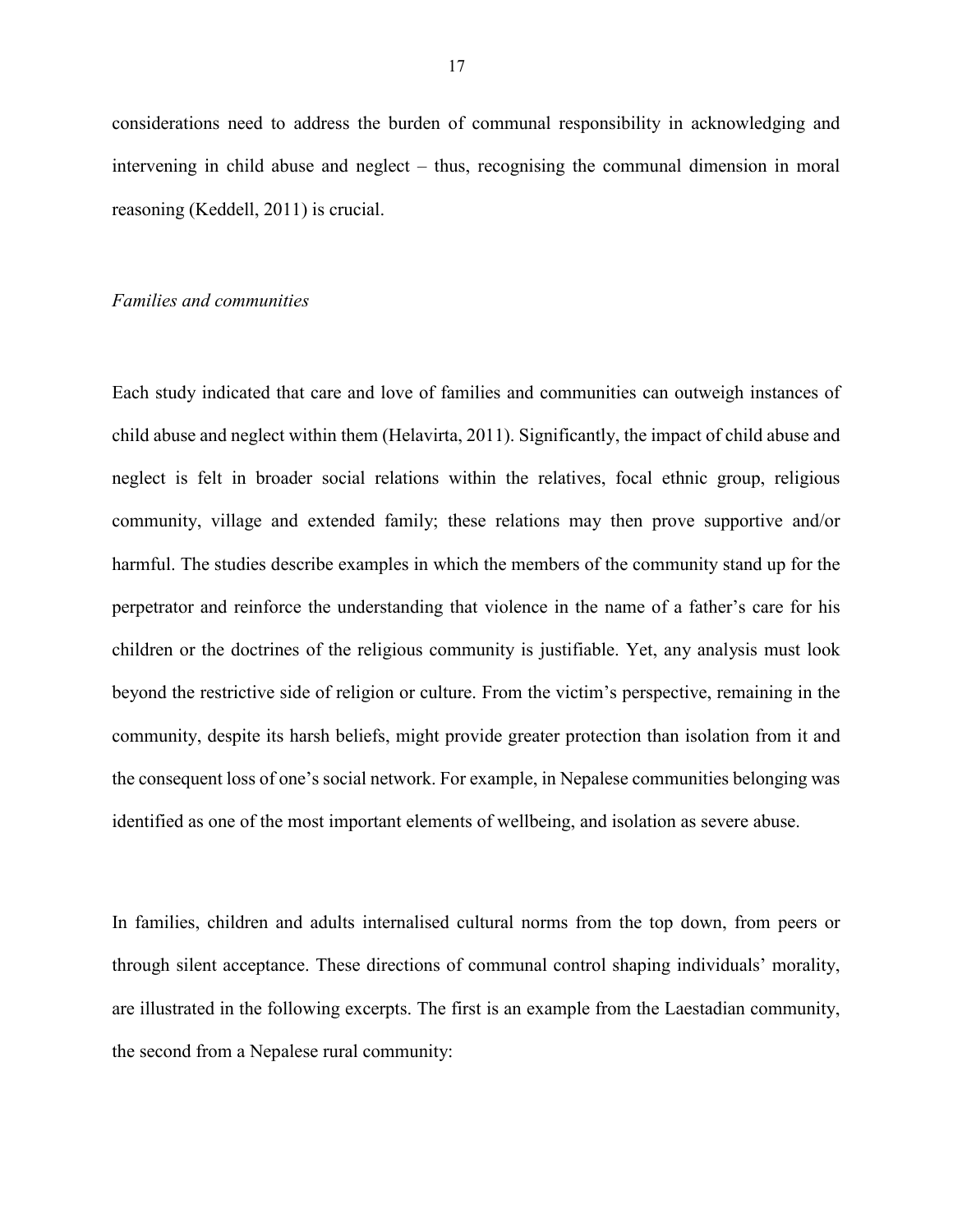Father picked the norms that he preferred. Those were followed; the others did not really matter. We were not allowed to do 'women's work' on Sundays. If father found someone knitting, he got furious and damned all of us children to hell. Then again, we were allowed to put on make-up and watch TV at the neighbour's [Actions that were forbidden by communal norms]. (Hurtig, 2013.)

I think sometimes arranged marriage is good, sometimes bad. It all depends on the husband. If he's good, then it's good. Sometimes the girls use the freedom the wrong way. They might get pregnant when they are teenagers and after giving birth dispose of the baby. (Mikkonen, 2017.)

Communal control entails twofold dimensions of power: it can be positive, appearing as support and care, or negative, appearing as social and coercive control (Bauman, 1993). Communities may have their own, morally dubious ways to intervene in abuse and neglect, an example being the assemblies in the Laestadian community. By contrast, the study on post-separation stalking shows that relatives can play an important role in safeguarding mothers and their children. The strongest members of the communities or families define the morality that prevails when cases of abuse and neglect are considered, or may confound matters with moral arguments (Bauman, 1993, 2000). This dominance may blur perspectives, making it difficult to recognise the phenomenon and thus deal with it.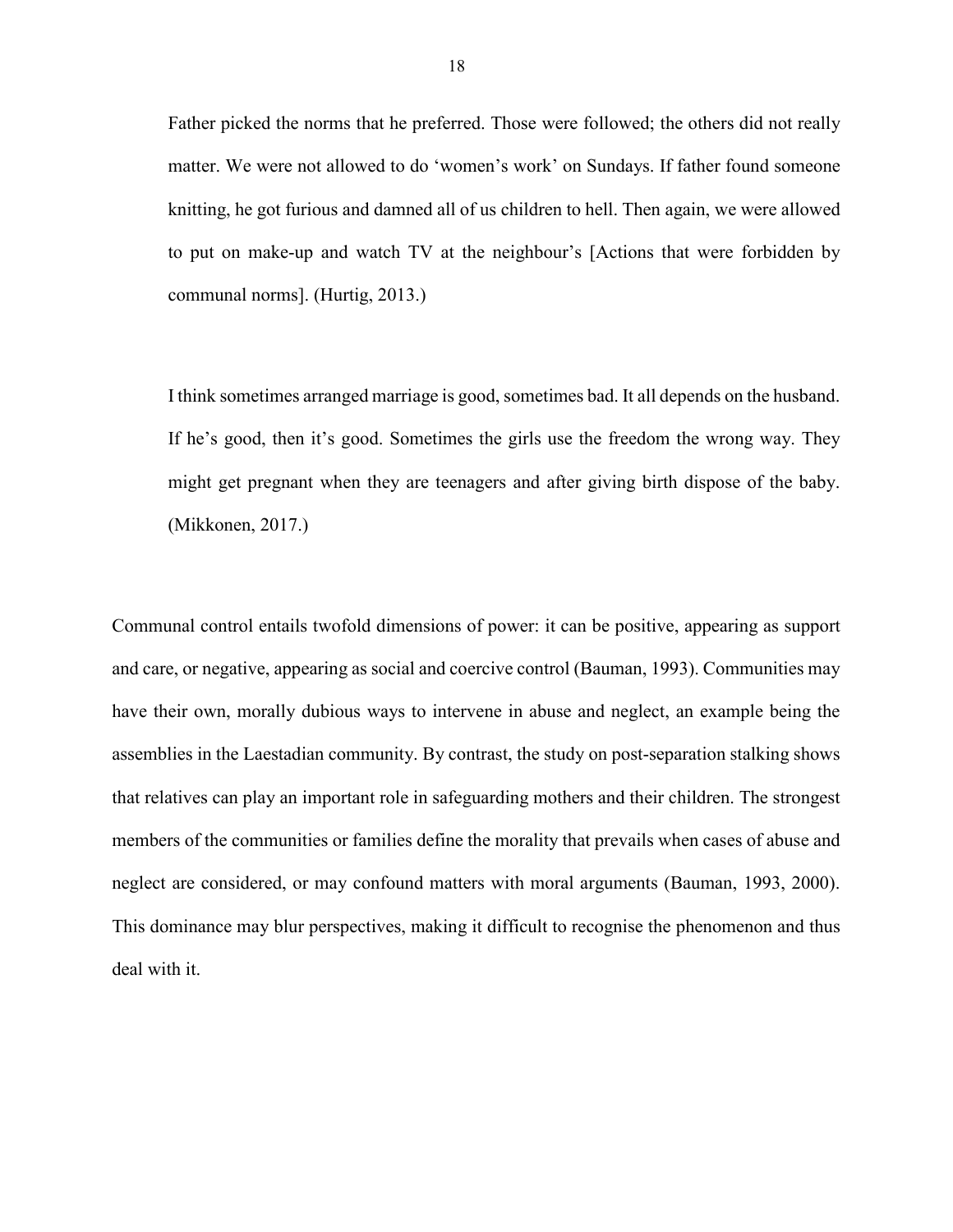A crucial question here is the role of social workers in creating moral narratives about people affected by child abuse and neglect (Witkin, 2017). For example, children who are stalked can experience the situation diversely, and the parties can see different realities. However, there is a risk that social workers present a one-sided picture of a child, parent, family or community (Stanford, 2008), which was highlighted in the forced marriage study, where some professionals questioned government guidance cautioning against mediation:

> When you force a young person to leave, problems remain. Don't assume non-mediation – you have to weigh the risks. Some families can make changes – others could kill because of 'shame'. (Gupta and Tarr, 2018.)

This reservation regarding mediation foregrounds the tension between communal practices and societal morals (opposing forced marriages). The situation cannot be addressed solely with an appeal to the law or institutional morals, but rather has to be viewed with due consideration for the cultural complexity involved (Banks, 2016).

When emphasising communal morals there is a risk that child abuse and neglect is seen as a cultural and ethnic feature, a view which masks structural power relationships. For example, the focus on forced marriage as familial abuse ignores the structural inequalities such as poverty and disability. It also pathologises certain communities and renders invisible the needs of young people. Also, a focus on immediate protection at the expense of longer-term wellbeing resulted in lack of attention to the harm caused by psychological and social isolation when young women are removed from their families and communities.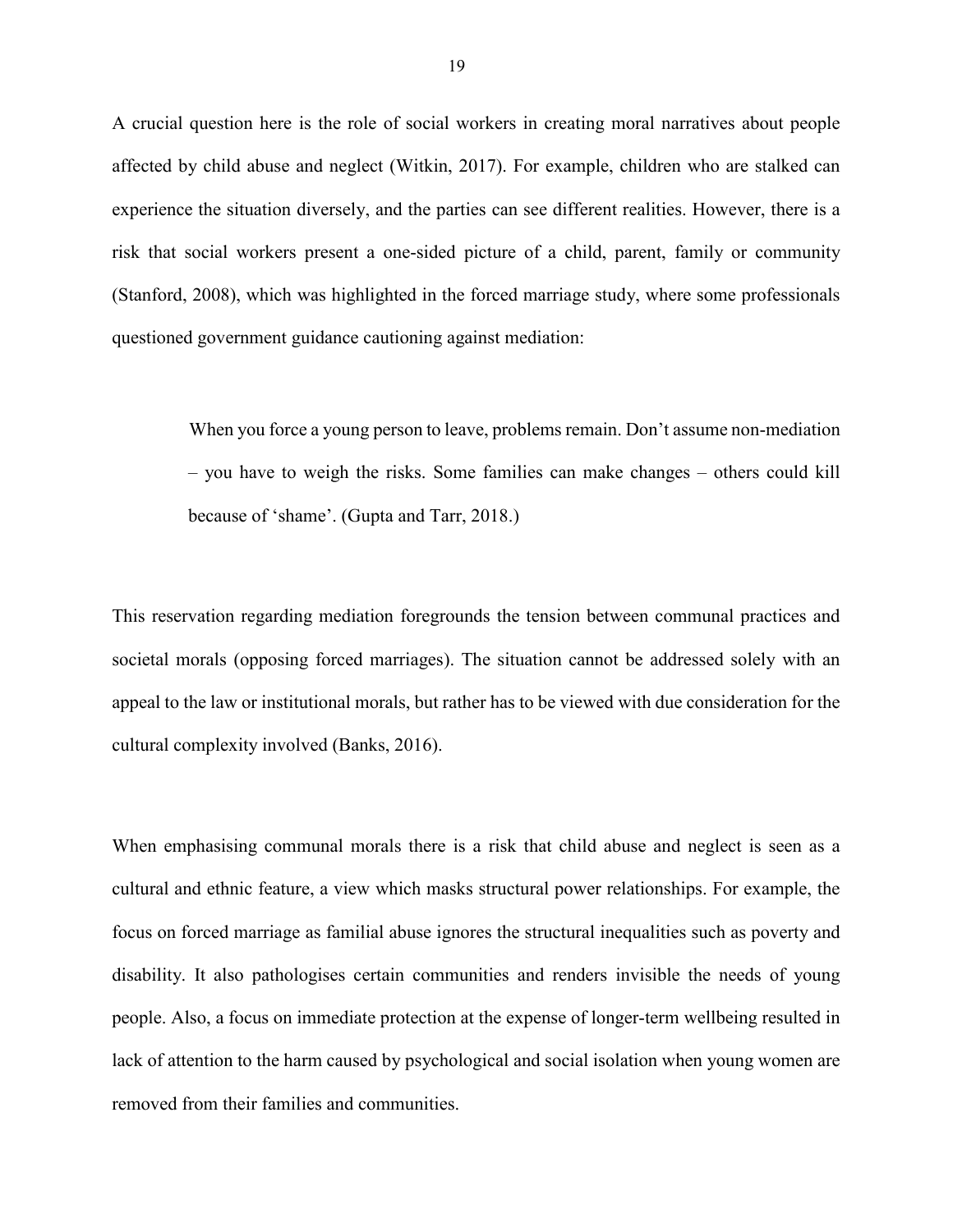A lot of young women more than often go home; we've got nothing to support them; we're leaving them in a vulnerable situation. (Gupta and Tarr, 2018.)

This excerpt illustrates how emphasising individual conceptions of children's rights over cultural meanings can cause harm to individuals as well as to communities; that is, certain conceptions of children's rights are invoked without a detailed analysis of the consequences, which frequently – and inadvertently – prove detrimental. Children's rights are interwoven with those of their parents, family, and community. In moral considerations of families and communities, social workers need to make choices that are conflicted (Berrick, 2017). Understanding the underlying relations can help them to negotiate the best for children and families.

#### **The dimensions of moral work**

Our analysis brought forth that the moral considerations appear within different dimensions. In confronting and making sense of complexity of the phenomenon, social workers' moral considerations are intertwined in multiple ways to the contextual dimensions of their moral work, which appeared differently in each study. We posit four such dimensions: *individual; cultural and communal; societal and political; and global.* 

On the individual level, the emphasis of moral work is on social workers' sensitivity towards children's and parents' unique situation and the form of abuse or neglect. It is important to seek and listen subjective experiences in order to support children and their parents as agentic-subjects.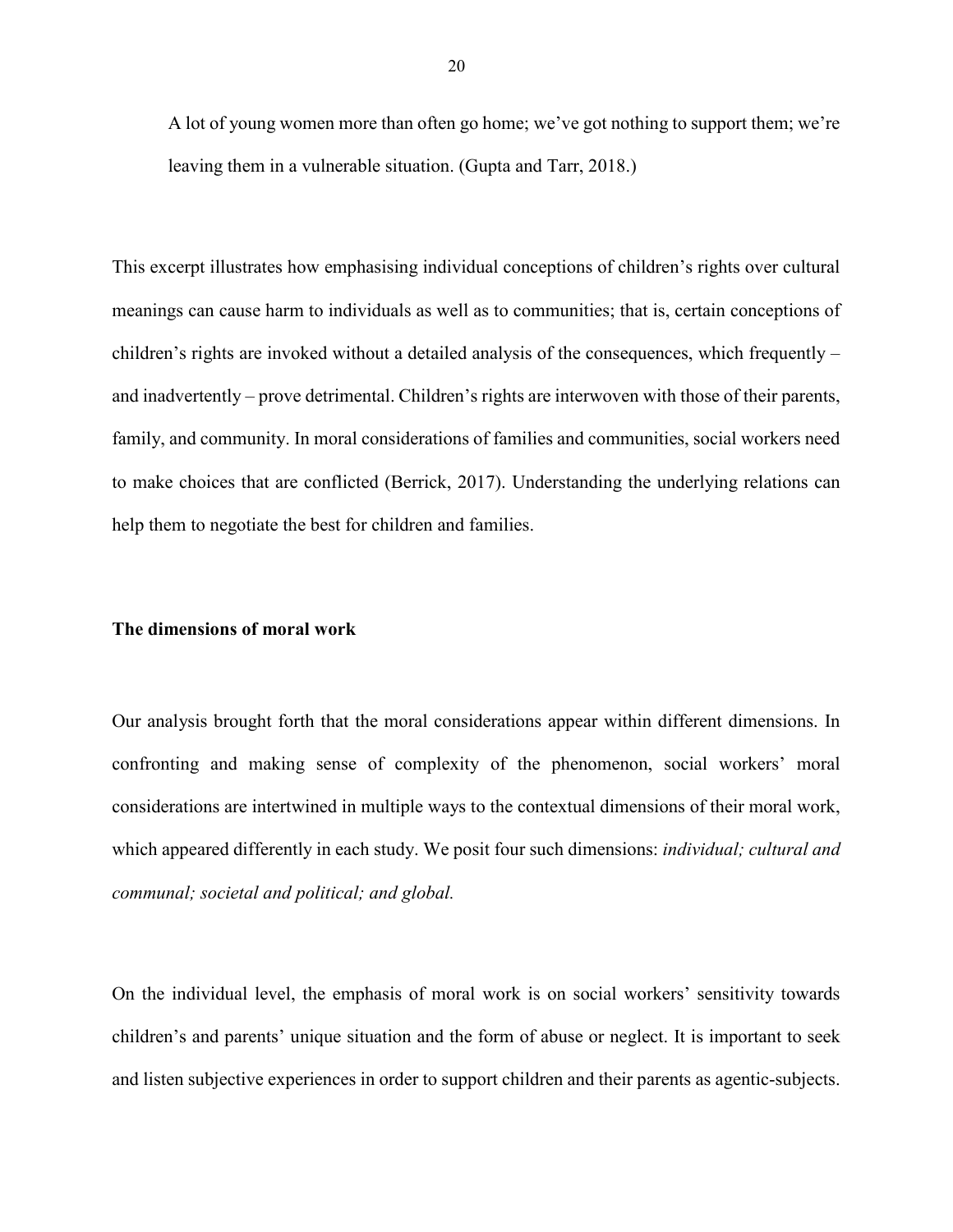As an approach, such sensitivity runs counter to the one-dimensional, professional-to-client orientation often typical of risk assessments and a rescue orientation with the parents and culture taking much of the blame (Urek, 2005). Developing relationships and promoting the individual child's and family's strengths, hopes and aspirations, as well as awareness of the harm caused by professional intervention, for example the lack of post removal support for children at risk of forced marriage or the reality that sometimes there is no professional means to stop parental stalking are crucial. The individual dimension of moral work calls for social workers to question the straightforward 'truths' and interventions.

The cultural and communal dimension of moral work stresses that ideologies and norms underpin how morality is constructed in families and local settings. Our meta-synthesis shows that social workers need general and specific knowledge(s) on different cultures and religions to understand the relations within and between families and communities as well as to appreciate their specificity. This entails weighing the safety of the child and the importance of family relationships as a source of the child's wellbeing in morally conflicted situations. However, morally aware practice requires social workers to prioritise the needs of the most vulnerable parties, which raises a need to recognise the complex conflicts that may be entered into the practice, as was reflected in the Laestadian study. The cultural and communal dimension of moral work calls for social workers' questioning of power relations.

Moral work requires that social workers recognise and assess the effect of societal and political dimensions when working with child abuse and neglect. The studies focused on different forms of abuse and neglect, yet in every case, it was important how the phenomenon was defined as a social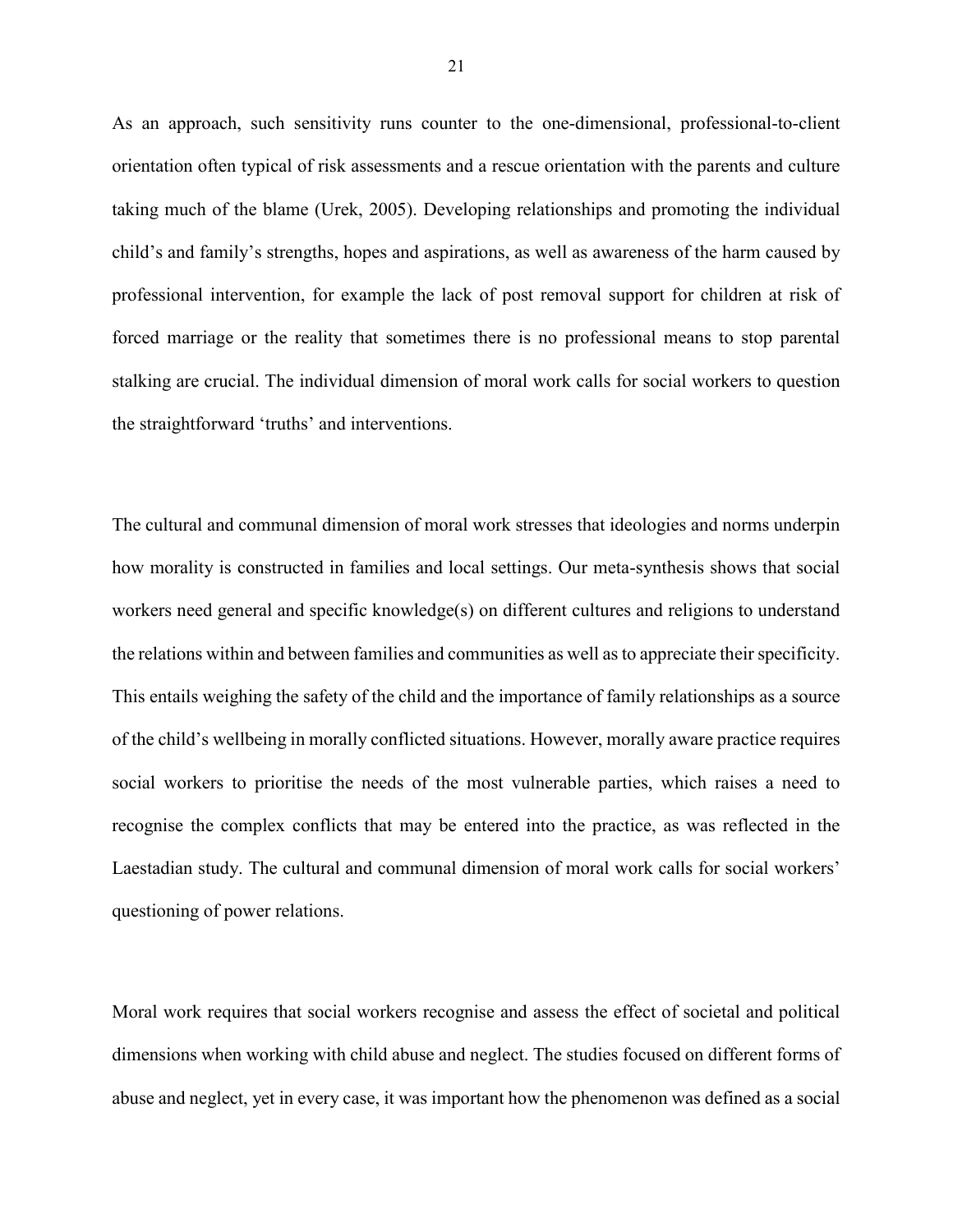and/or juridical problem in the society. Our meta-synthesis substantiates earlier findings that moral work includes questioning the neoliberal ideal of the risk society by invoking the core principles of social work and the realities of children and their families (Stanford, 2010). Additionally, social workers need to take into account the experiential knowledge of children and parents in developing services that promote social justice. This requires applying practical-moral rather than technicalrational approaches in helping processes (Steckley and Smith, 2011). Societal and political dimensions of moral work call for social workers to challenge social injustice and advocate for the well-being of marginalised children and families.

Moreover, the metasynthesis highlights the global dimension in moral work (Bauman, 1993). This insight urges social workers to find a balance in supporting the equal worth of people and respecting unique contextual elements. The salience of the global dimension also compels social workers to ponder the question of 'Western' supremacy and imperialism and unbalanced global power relationships (Brydon, 2011) especially in working with families and communities from minority groups. Even though social justice and human rights are among the globally shared values in moral work, they need to be understood as context-specific (Banks, 2016; Bauman, 1993, 2000; Witkin, 2017) and multiple values are to be negotiated also at the global dimension of moral work.

#### **Conclusion: conceptualising moral agency**

The metasynthesis showed that when working with child abuse and neglect, social workers are positioned in the middle of conflicting issues. In theorisation of our findings we interpreted that these morally charged situations call for strong and multidimensional moral agency on the part of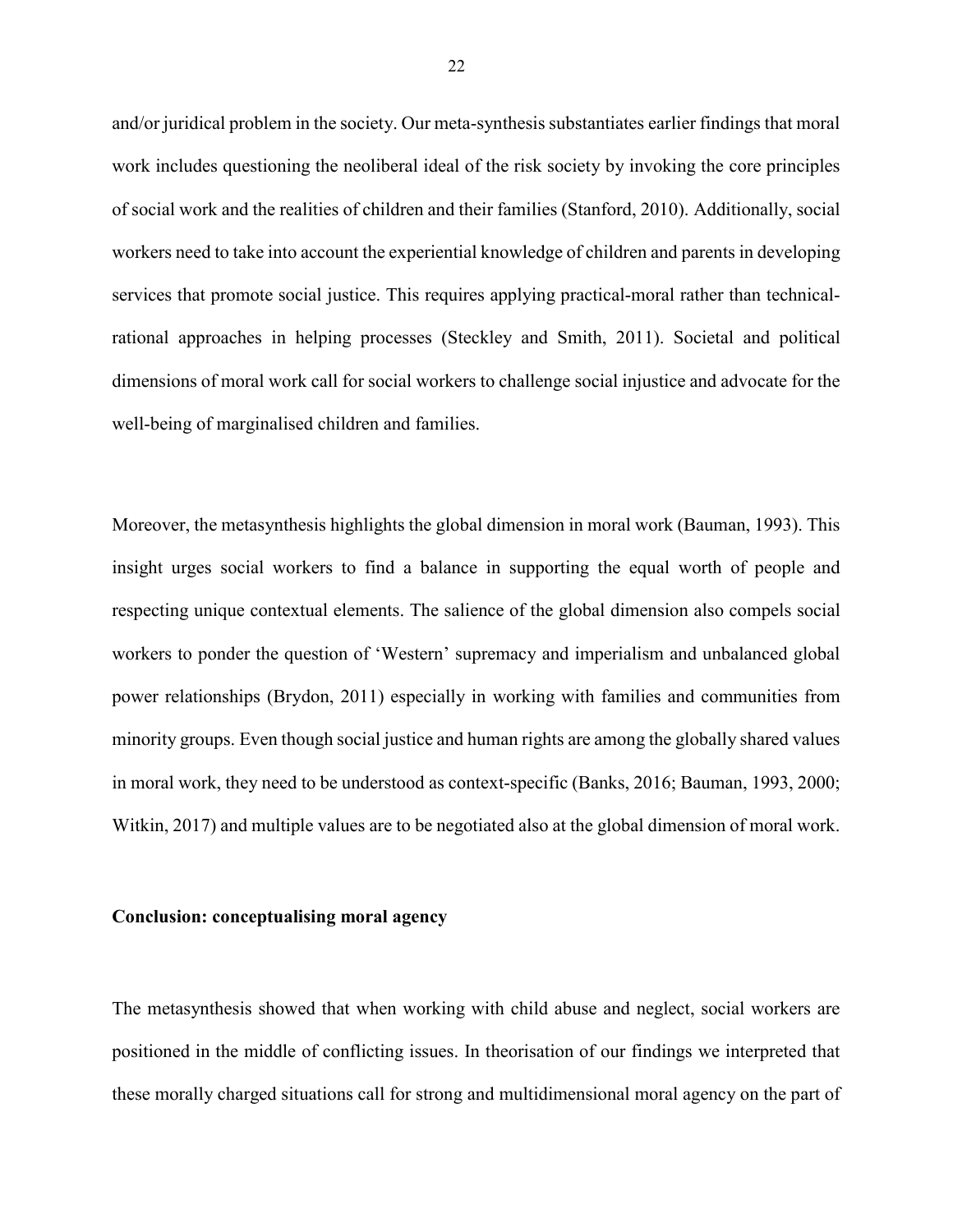social workers (Broadhurst, 2012), that can be best realised when a social worker is *individually sensitive, culturally translative, politically engaged* and *globally aware*. The forms of moral agency are illustrated in Figure 3.

[Insert Figure 3.]

In exercising strong moral agency, social workers take a central position in negotiating issues and balancing the different dimensions of moral work. This in turn strengthens their moral stance and holistic approach to children, parents and communities. The exercise of moral agency is embedded in the values and mission of social work (Banks 2012a, 2012b; Fine and Teram, 2013). Due to multiple tensions in exercising this agency, social workers have to take into consideration the significance of cultural and contextual knowledges of how child abuse and neglect are constructed. In moral work, social workers need to negotiate between individual moralities, public morality and their personal and professional moral understandings, which may clash (Baumann, 1993, 2000; Broadhurst 2012; Stanford, 2010). This highlights the reciprocal nature of work with and between children, parents, social workers and other professionals involved in helping processes.

Furthermore, our challenging examples of child abuse and neglect highlighted that exercising strong moral agency requires social workers to reflect on their own subjectivity and the limits of their own understanding (Keddell, 2011). Accordingly, in taking a moral stance, they need to recognise the meaning of their own agency – bound as it is to personal and cultural values, institutions and politics (Banks, 2016). This includes reflecting on one's moral reactions, which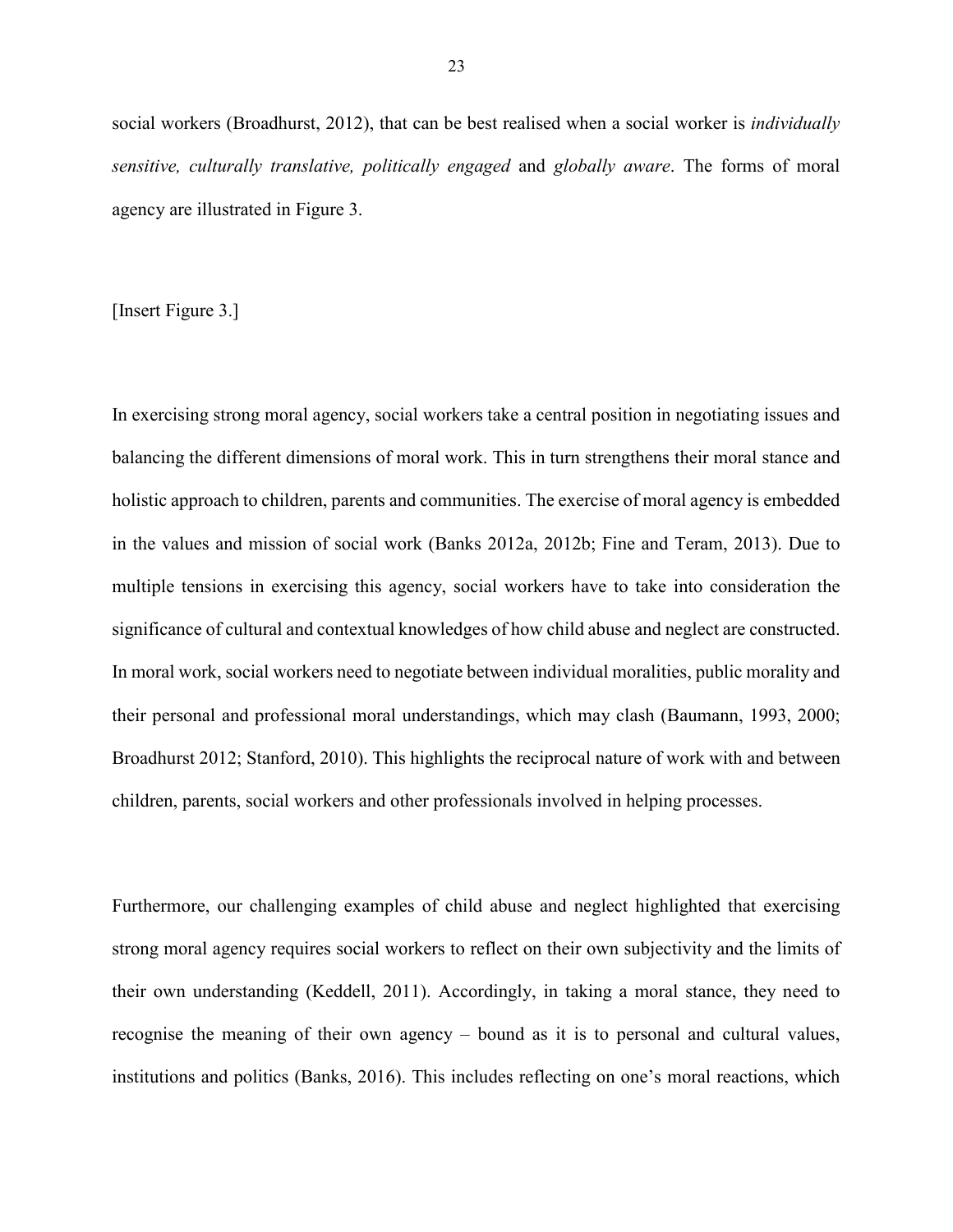may be emotionally charged (Keinemans and Kanne, 2013). Where emotions are allowed to legitimise action, the moral complexity of a situation may be neutralised or denied. Social workers must thus recognise the ramifications of their own 'shadow' in moral agency. As Lindqvist (2002) points out, the most dangerous evil is one that blindly imagines itself to be good. The notion of 'ethical trespass' refers to the reality that many situations are those where no correct response is clear or indeed entirely right, and to the inevitability of harm not from our intentions but from our participation in social processes. Social workers usually have responsibilities to more than one service user at a time and are working with conflicting interests (Weinberg, 2016). Acknowledgement of ethical trespass, humility, willingness to be self-reflexive and listen to the experiences of marginalised others are crucial in terms of strong moral agency.

The main contribution of this research lies in the insights it provides into social workers' moral agency at the intersection of different dimensions that may exist in any instance of child abuse and neglect. We argue that multidimensional moral agency yields insights which improve child- and parent-friendly practices. When a social worker considers morality as an array of multiple questions instead of an either-or proposition, it becomes possible to see the harmful dynamics at work in an individual's life on not only the family and communal but also the cultural and structural levels (Bauman, 1993). Where they embrace a multidimensional approach, social workers can offer space for moral reasoning, assessment and decision making, an approach that serves the best interest of the child in the complex processes of addressing abuse and neglect as contextual issues (Berrick, 2017; Forsberg and Pösö, 2008; Keddell, 2011) and in balancing between harmful and supportive family and communal relations. This all requires developing a fully reasoned moral stance in each situation.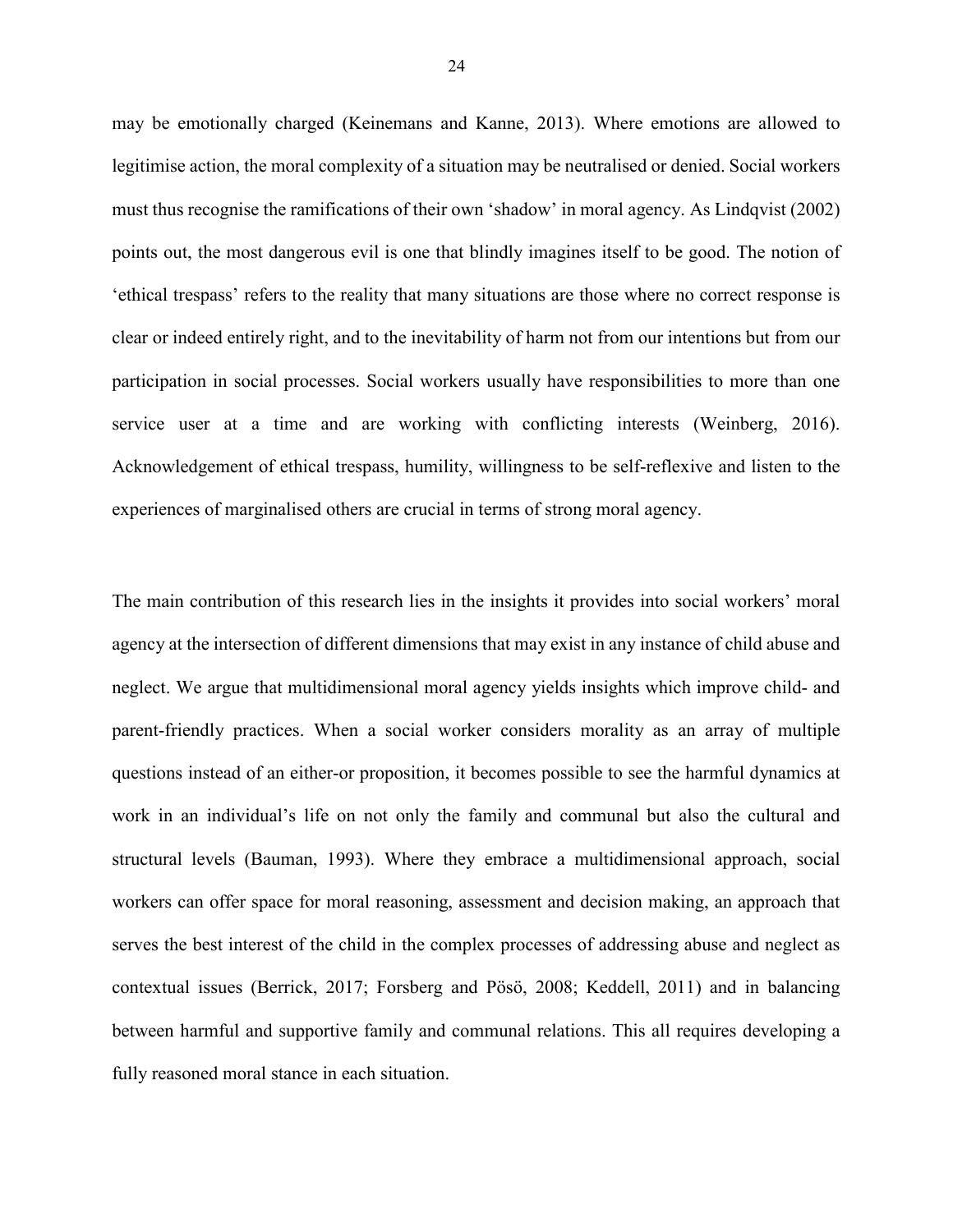In conclusion, we have argued that child and family social work needs to address moral work where different power relations between individual, communal and cultural, societal and political, and global dimensions intersect. A unique contribution social work can make in confronting and making sense of child abuse and neglect is the capacity for context-sensitive practice that critically engages with moral complexities and agencies when working with individuals, families and communities. This includes an ability to negotiate between multiple, not absolute, rights and wrongs and to develop morally aware practices in child and family social work.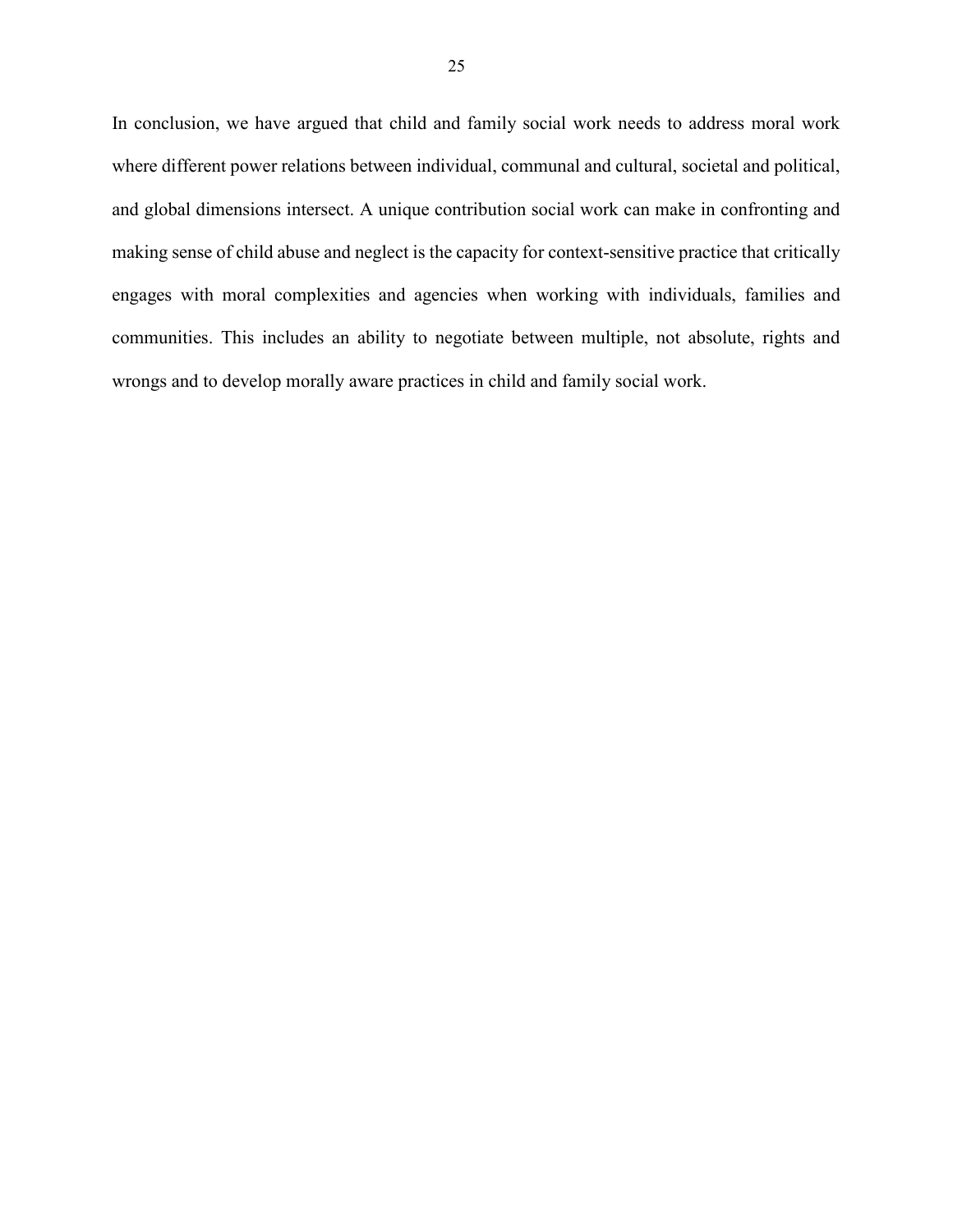# **References**

- Aguirre R and Bolton K (2013) Why Do They Do It? A Qualitative Interpretive Meta-Synthesis of Crisis Volunteers' Motivations. *Social Work Research* 37(4): 327–338.
- Alanen L and Mayall B (2001) *Conceptualizing child-adult relations.* London: Routledge.
- Banks S (2009) Editorial Introduction. *Ethics and Social Welfare* 3(1): 54–76.
- Banks S (2012a) *Ethics and values in social work*. 4<sup>th</sup> ed. Basingstoke: Palgrave Macmillan.
- Banks, S (2012b) Global ethics for social work? A case-based approach. In: Banks S and Nøhr K (eds) *Practising social work ethics around the world: Cases and commentaries*. Abingdon: Routledge, pp. 1–31.
- Banks S (2016) Everyday ethics in professional life: social work as ethics work. *Ethics and Social Welfare* 10(1): 35–52.
- Bauman Z (1993) *Postmodern Ethics*. Oxford: Blackwell.
- Bauman Z (2000) Special essay. Am I my brother's keeper? *European Journal of Social Work*  $3(1): 5-11.$
- Berrick JD (2017) *The Impossible Imperative. Navigating the competing principles of child protection.* New York: Oxford University Press.
- Broadhurst K (2012) Moral agency in everyday safeguarding work: reclaiming hope in the 'small stories' of family support: some lessons from John Dewey. *Families, Relationships and Societies* 1(3): 293–309.
- Brydon K (2011) Promoting diversity or confirming hegemony? In search of new insights for Social Work. *International Social Work* 55(2): 155–167.
- Cree VE, Clapton G and Smith M (2016) Standing up to complexity: Researching moral panics in social work. *European Journal of Social Work* 19(3–4): 354–367.
- DeLong Hamilton TA and Bundy-Fazioli K (2013) Exploring the Complexities of Child Neglect: Ethical Issues of Child Welfare Practice. *Journal of Social Work Values and Ethics* 10(2):14– 24.
- Featherstone B, Gupta A, Morris K and Warner J (2018) Let's stop feeding the risk monster: towards a social model of child protection. *Families, Relationships and Societies* 7(1): 7–22.
- Fine M and Teram E (2013) Overt and Covert Ways of Responding to Moral Injustices in Social Work Practice: Heroes and Mild-Mannered Social Work Bipeds. *British Journal of Social Work* 43(7): 1312–1329.
- Forsberg H and Pösö T (2008) Ambiguous position of the child in supervised meetings. *Child and Family Social Work* 13(1): 52–60.
- Gupta, A and Tarr, S (2018) *'I'm not making excuses…': Exploring Safeguarding Responses to Children Involved in Forced Marriage.* York: BASPCAN. Available at: [www.baspcan.org.uk.](http://www.baspcan.org.uk/)
- Helavirta S (2011) Home, children and moral standpoints: A case study of child clients of child welfare. *Qualitative Social Work* 10(4): 434–450.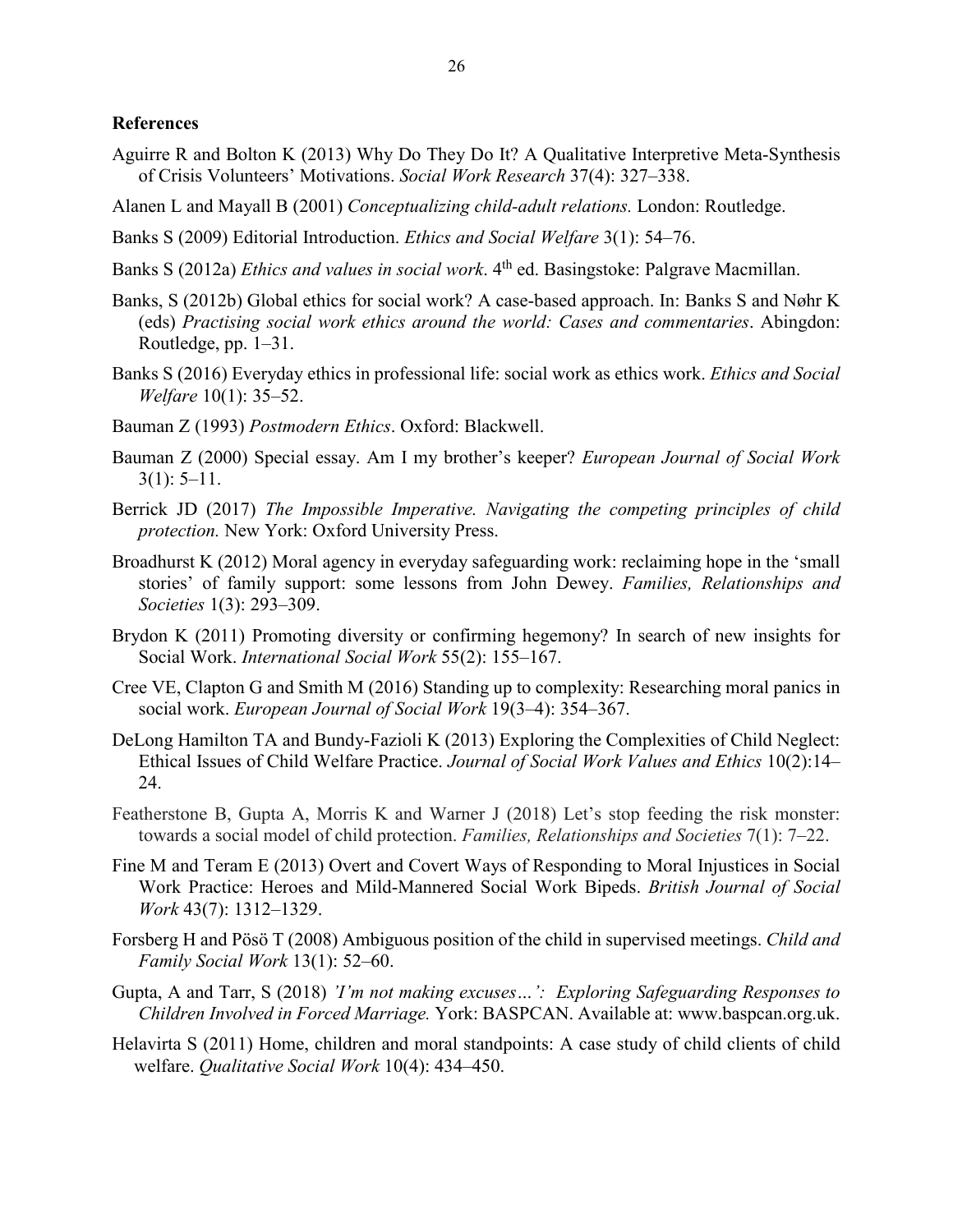- Hurtig J (2013) *Taivaan taimet uskonnollinen yhteisöllisyys ja väkivalta. [Saplings of Heaven — religious communality and violence].* Tampere: Vastapaino.
- Johansson IM (2011) The Multicultural Paradox: The Challenge of Accommodating both Power and Trust in Child Protection. *International Social Work* 54(4): 535–549.
- Keddell E (2011) Reasoning processes in child protection decision-making: negotiating moral minefields and risky relationships. *British Journal of Social Work* 41(7): 1251–1270.
- Keinemans S and Kanne M (2013) The practice of moral action: A balancing act for social workers. *Ethics and Social Welfare* 7(4): 379–398.
- Layder D (1998) *Sociological Practice: Linking Theory and Research*. London: Sage.
- Lindqvist M (2002) Paha, ymmärtämisen rajat ja auttajan varjo. [Evil, the limits of understanding and the shadow of the professional]. In: Laitinen M and Hurtig J (eds) *Pahan kosketus. Ihmisyyden ja auttamistyön varjojen jäljillä. [Touch of the evil. Tracing the shadows of humanity and helping].* Jyväskylä: PS-Kustannus, pp. 168–190.
- Mikkonen E (2017) *Bridges over the Mountain Ranges: Ethnography on the Complexities of Transition in Women's Social Position in Nepalese Rural Communities*. PhD Thesis, University of Lapland, Finland.
- Mikkonen E, Laitinen M and Hill C (2017) Hierarchies of knowledge: Analyzing inequalities within the social work ethnographic process as ethical notions in knowledge production. *Qualitative Social Work* 16(4): 515–532.
- Nikupeteri A (2017) Professionals' critical positionings of women as help-seekers: Finnish women's narratives of help-seeking during post-separation stalking. *Qualitative Social Work* 16(6): 793–809.
- Nikupeteri A and Laitinen M (2015) Children's Everyday Lives Shadowed by Stalking: Postseparation Stalking Narratives of Finnish Children and Women. *Violence and Victims* 30(5): 830–845.
- Nordberg A, Crawford MR, Praetorius RT and Smith HS (2016) Exploring Minority Youths' Police Encounters: A Qualitative Interpretive Meta-synthesis. *Child and Adolescent Social Work Journal* 33(2): 137–149.
- Stanford S (2008) Taking a stand or playing it safe?: resisting the moral conservatism of risk in social work practice. *European Journal of Social Work* 11(3): 209–220.
- Stanford S (2010) Speaking back to fear: responding to the moral dilemmas of risk in social work practice. *British Journal of Social Work* 40(4): 1065–1080.
- Steckley L and Smith M (2011) Care Ethics in Residential Child Care: A Different Voice. *Ethics in Social Welfare* 5(2): 181–195.
- Urek M (2005) Making a Case in Social Work. The Construction of an Unsuitable Mother. *Qualitative Social Work* 4(4): 451–467.
- Weinberg M (2016) *Paradoxes in Social Work Practice*. Oxford: Routledge.
- Witkin SL (2017) *Transforming Social Work. Social Constructionist Reflections on Contemporary and Enduring Issues*. London: Palgrave Macmillan.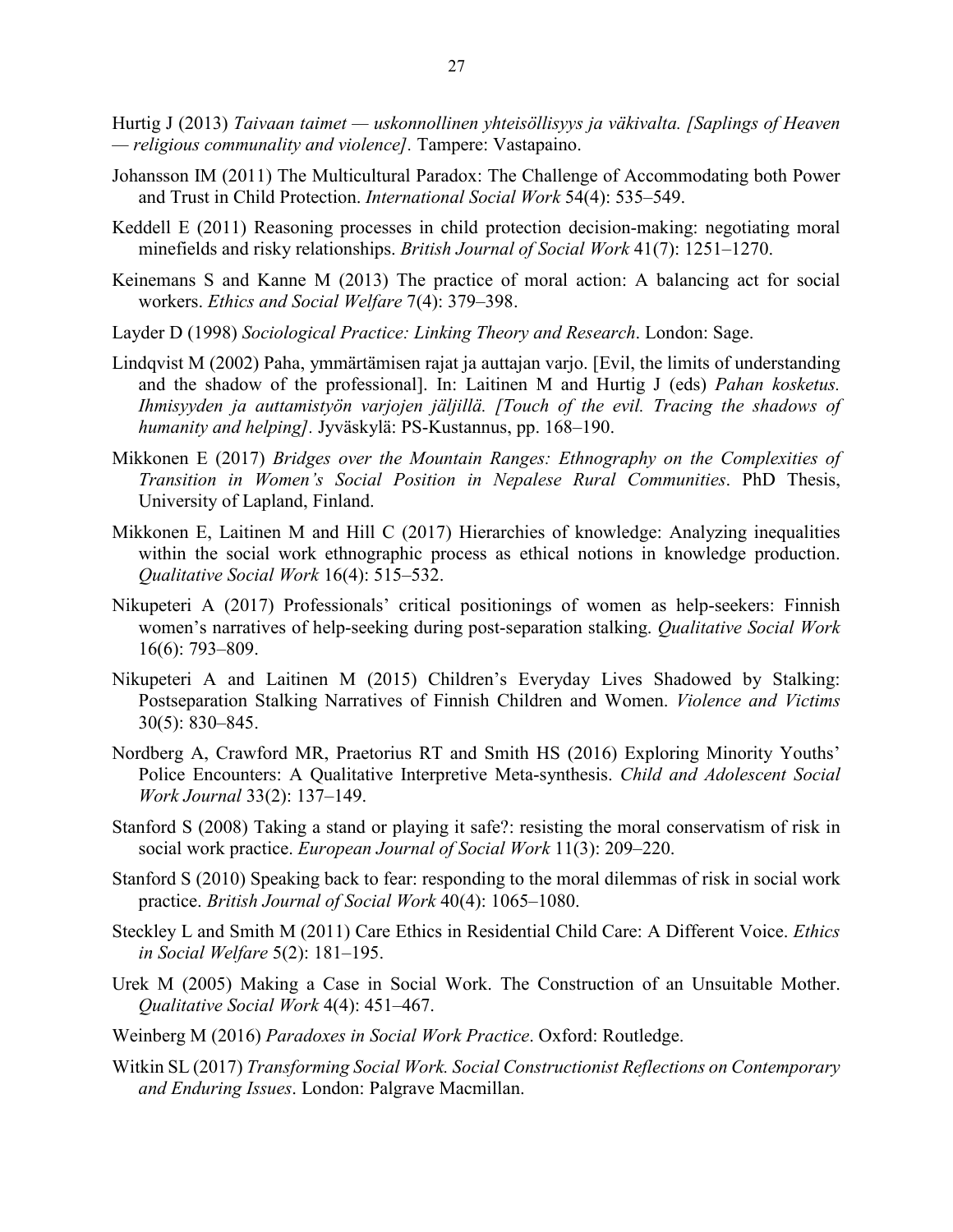Zimmer L (2006) Qualitative meta‐synthesis: a question of dialoguing with texts. *Journal of Advanced Nursing* 53(3): 311–318.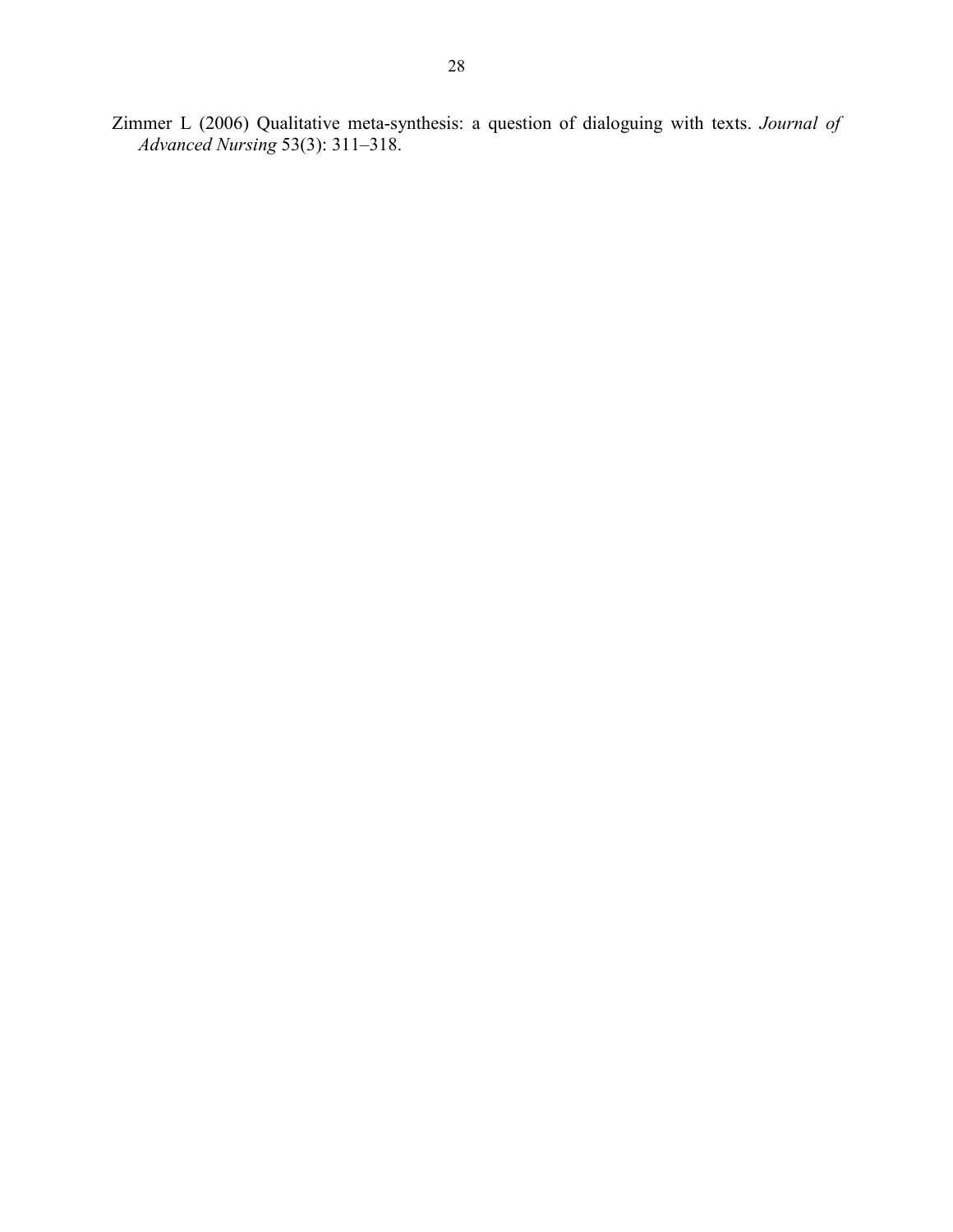Children's situations and social relations



Institutional environment in a socio-political context

Figure 1. Fields of moral agency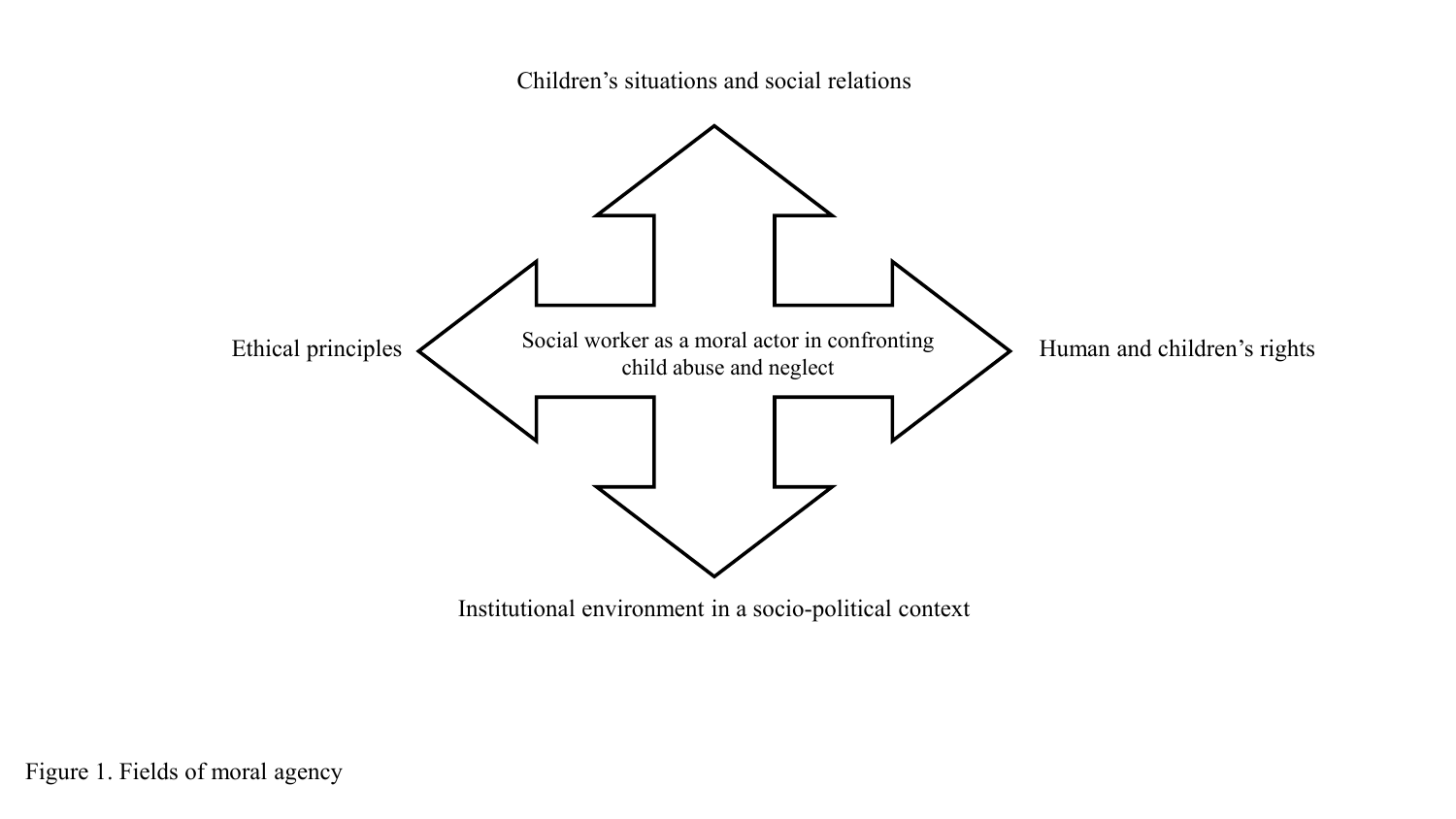|                                                                                                                                                                                                                | Result: Themes on the challenges of moral work | <b>PRE-CODING</b>                                                                                                   | Thematisation according to three clusters of ethical social work values (Banks 2012a) |                                                                                                                                                                    |  |  |  |
|----------------------------------------------------------------------------------------------------------------------------------------------------------------------------------------------------------------|------------------------------------------------|---------------------------------------------------------------------------------------------------------------------|---------------------------------------------------------------------------------------|--------------------------------------------------------------------------------------------------------------------------------------------------------------------|--|--|--|
| Forming the core codes<br>(Synthesising the themes)<br>Result: 12 core codes                                                                                                                                   |                                                |                                                                                                                     | Grouping the core codes<br>Result: 3 groups of core codes                             |                                                                                                                                                                    |  |  |  |
| • Experiences, interpretations and definitions<br>of abuse and neglect<br>• Victims, witnesses and perpetrators<br>· Individual and communal actors<br>• Perceptions of good parenting and<br>responsibilities | $\bullet$                                      | Children exposed to abuse and neglect<br>Perceptions of childhood<br>Gendered hierarchies<br>Generational relations |                                                                                       | • Mixtures of love, care and abuse<br>Family and community practices<br>$\bullet$<br>Social support and control<br>$\bullet$<br>Ethnicity and culture<br>$\bullet$ |  |  |  |
|                                                                                                                                                                                                                |                                                |                                                                                                                     |                                                                                       |                                                                                                                                                                    |  |  |  |
| <b>CONCEPTUAL AND CONTEXTUAL SATELLITE CODING</b><br>Triangulating core codes and their groups by focusing on moral work in its social contexts                                                                |                                                |                                                                                                                     |                                                                                       |                                                                                                                                                                    |  |  |  |
| Individual                                                                                                                                                                                                     |                                                |                                                                                                                     |                                                                                       | Communal and cultural                                                                                                                                              |  |  |  |
| Genders and generations                                                                                                                                                                                        |                                                | Agencies and<br>responsibilities                                                                                    | Families and communities                                                              |                                                                                                                                                                    |  |  |  |
| Societal and political                                                                                                                                                                                         |                                                |                                                                                                                     |                                                                                       | Global                                                                                                                                                             |  |  |  |
|                                                                                                                                                                                                                |                                                |                                                                                                                     |                                                                                       |                                                                                                                                                                    |  |  |  |
| <b>THEORISATION</b><br>Conceptualisations of social workers' moral agency: synthesing the codes and theory                                                                                                     |                                                |                                                                                                                     |                                                                                       |                                                                                                                                                                    |  |  |  |
| Individually sensitive                                                                                                                                                                                         | Culturally translative                         |                                                                                                                     | Politically engaged<br>Globally aware                                                 |                                                                                                                                                                    |  |  |  |